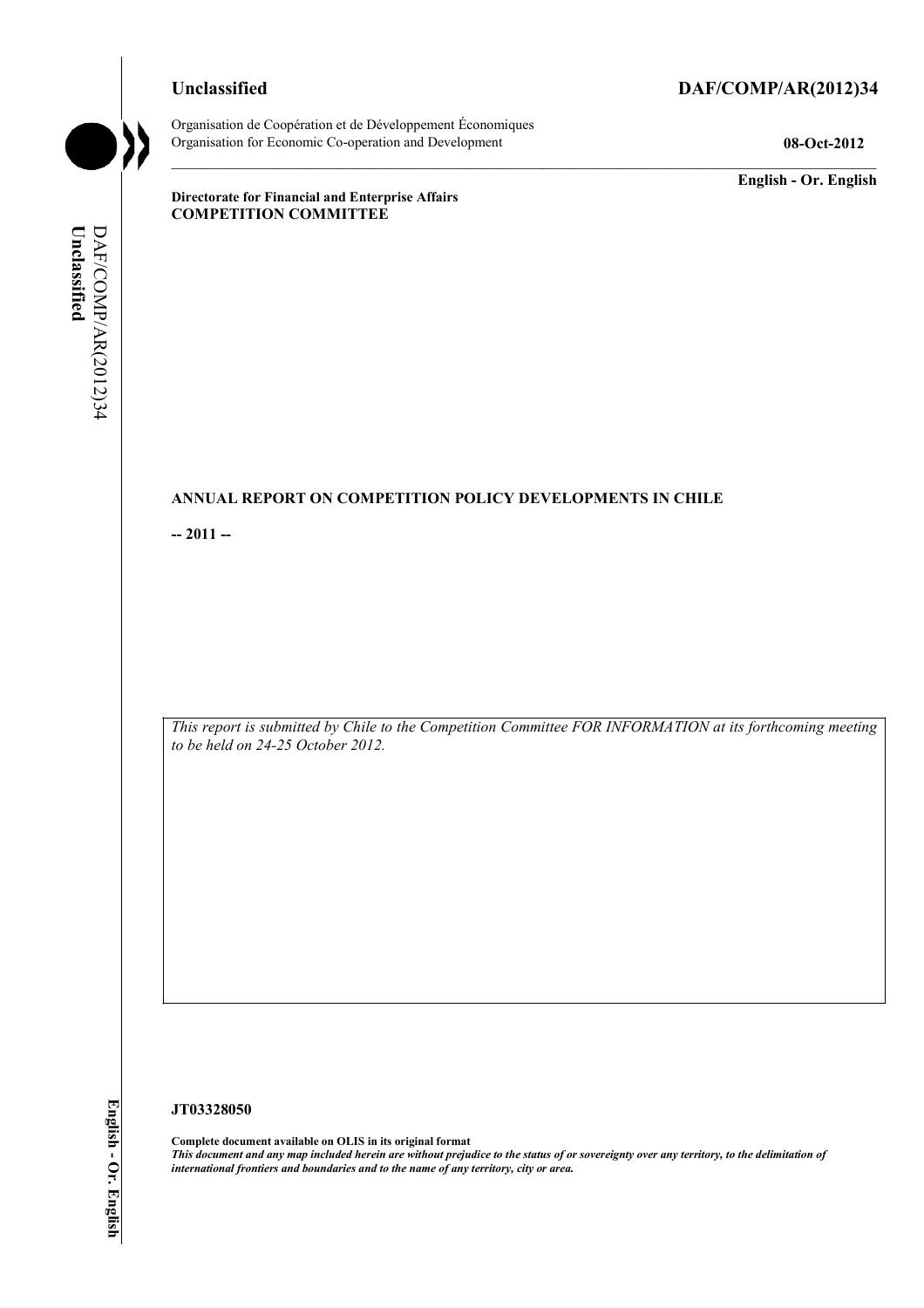# **TABLE OF CONTENTS**

| Description of important cases, including those with international implications  10 |
|-------------------------------------------------------------------------------------|
|                                                                                     |
|                                                                                     |
|                                                                                     |
|                                                                                     |
|                                                                                     |
|                                                                                     |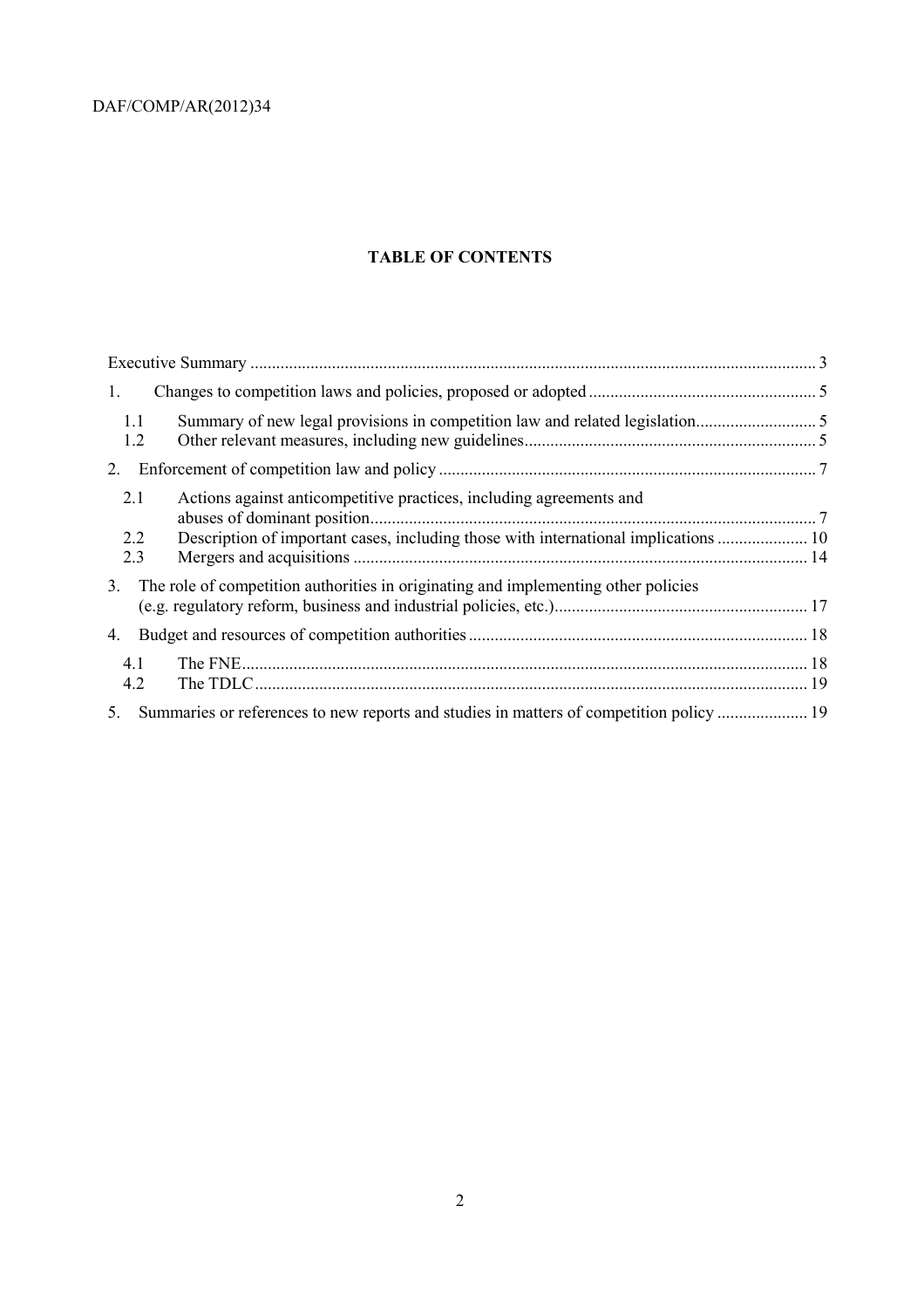## **REPORT ON DEVELOPMENTS IN COMPETITION LAW AND POLICY IN CHILE**

*August 2011 – July 2012*

#### **Executive Summary**

1. This report summarizes recent developments in competition law, policy and enforcement in Chile. It also refers to the main cases of competition law enforcement, activities advocating competition, and public debates regarding the current legal framework that occurred between August 2011 and July 2012.

2. The *Fiscalía Nacional Económica* (hereinafter "the FNE") is an independent government competition agency whose main role is to detect, investigate and bring cases against antitrust violations, produce technical reports and develop activities advocating competition. The *Tribunal de Defensa de la Libre Competencia* (hereinafter "the TDLC") is the independent judicial body with powers to decide, has exclusive and excluding jurisdiction in matters of antitrust law and resolves adversarial matters (e.g. FNE's complaints, and also complaints brought by private parties regarding collusion and abuse of dominant position) as well as non-adversarial matters (e.g. preventive merger control). Decisions and resolutions made by the TDLC can be challenged before the Supreme Court. Competition law is Decree Law No. 211 and its subsequent modifications.<sup>1</sup>

3. During the period covered by this report, competition law and policy in Chile has experienced a phase in which major developments in law enforcement regarding cartels and mergers have taken place as well as new steps in the implementation of legislative powers conferred to its authorities in 2009, all of which has translated into an increased interest by the community in competition law. The more relevant milestones in law enforcement of this period are:

• Regarding cartels, in January 2012, the TDLC ruled on the case known as the "Pharmacies Case", the biggest cartel ever prosecuted in Chile by the FNE, issuing a condemnatory ruling and imposing for the first time the highest fines allowed by the Competition Act as had been requested by the FNE<sup>2</sup>; the case was lately upheld by the Supreme Court. In June 2012, the TDLC for the first time issued a condemnatory ruling on a hard core cartel case initiated by a FNE's complaint based on information provided by one of the involved companies in exchange for leniency (Compressors case).<sup>3</sup> A few months before, in December 2011, the FNE had submitted a complaint against the 3 major poultry producers and the trade association grouping them, requesting the imposition of the highest total amount of fines ever requested (Poultry case).<sup>4</sup>

 $\frac{1}{1}$  The major modifications to the law on competition in recent years have been Law No. 19.911/2003 created by the TDLC and Law No. 20.361/2009 which reinforced the law on hardcore cartels.

 $\overline{2}$ TDLC's Ruling No. 119 is available at: http://www.tdlc.cl/DocumentosMultiples/Sentencia\_119\_2012.pdf

<sup>3</sup> TDLC's Ruling No. 122 is available at: http://www.tdlc.cl/DocumentosMultiples/Sentencia\_122\_2012.pdf

<sup>4</sup> The case is currently ongoing before the TDLC. The FNE's complaint, in Spanish, can be downloaded from the following link: http://www.fne.gob.cl/wp-content/uploads/2011/12/requ\_007\_2011.pdf. One of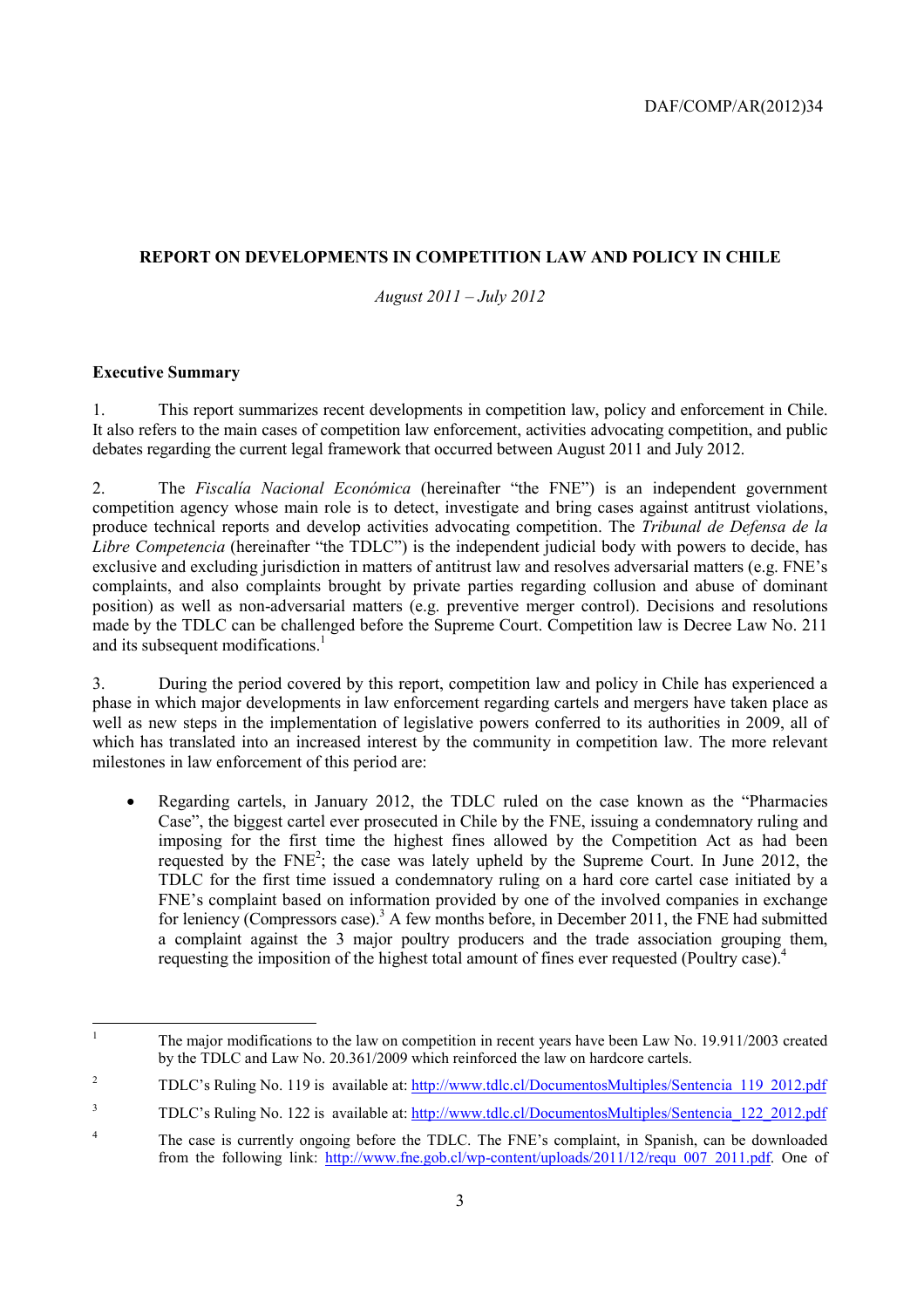-

- Regarding mergers, major decisions on transnational mergers have been issued during the period under report. In the Lan/Tam case, a transaction in the Latin American air transport industry publicly announced in August 2010, the TDLC allowed for the first time the initiation of a merger review proceeding by a third party. This private initiative blocked the engagements agreed by the merging parties with the FNE and led to a proceeding finished by a TDLC's decision in September 2011.<sup>5</sup> In April 2012, the Supreme Court dismissed the challenges that merging entities raised against some of the remedies imposed by the TDLC. In Shell/Terpel -a resolution subsequent to Copec/Terpel, a decision on a takeover with transnational effects that had ordered divestiture of Terpel Chile shares to avoid a 4 to 3 concentration in the fuel distribution market $6$ - the TDLC did not authorize the proposal of acquisition of the assets by a remaining competitor.<sup>7</sup> In addition, the TDLC's ruling on the Malone case shows commitment of competition authorities with ensuring compliance with merger remedies.<sup>8</sup> And the FNE, with its complaint against Cine Hoyts *et al.* is innovatively challenging for the first time an already closed merger.<sup>9</sup>
- Finally, an enforcement action by the FNE against the regulator in charge of water rights also represents a milestone in the enforcement against public entities, evidencing the independence of the agency from governmental influence. Initiated as an adversarial proceeding before the TDLC, the case was settled though. $10$

4. As it was allowed by the latest amendment to the Competition Act, the FNE has increasingly submitted settlement agreements to TDLC's approval in order to save resources of an otherwise expensive litigation proceeding. For instance, settling before or after the initiation of an adversarial proceeding has been a regular solution for some abuse of dominance cases in regulated and non-regulated sectors. The request to the TDLC of using its power in regulated sectors to issue a report on the necessity of regulation and of issuing a formal recommendation of a legal amendment may be included in the FNE's tools palette, as well as FNE's filing resolutions with no further action but containing warning messages or references to the engagements committed by the parties.

5. The FNE continued its strategy of producing information materials to advocate competition, and provide transparency and greater judicial stability and predictability for individuals, businesses and the public sector. During this period, it is noteworthy to mention the publication of a guide on Competition and the Public Sector and a guide on Compliance Programs.

6. Besides, the FNE re-structured one of its departments creating the new Mergers and Research Division due to the significance acquired by mergers issues and has initiated the drafting procees of a new version of its internal guidelines for horizontal mergers

7. On the international level, it is noteworthy to mention that the FNE, beyond participating in different forums as usual, has signed a cooperation agreement regarding a "Technical cooperation project

the first dawn raids performed by the FNE provided the evidence for this case. The defendants have raised due process issues suspending by this mean this proceeding for several months.

- 5 TDLC's Decision No. 37 is available at: www.tdlc.cl/DocumentosMultiples/Resolucion\_37-11.pdf
- 6 A reference of this case in the previous Annual Report submitted by Chile to the OECD.
- 7 TDLC's Decision No. 34 is available at: http://www.tdlc.cl/DocumentosMultiples/Resolucion\_34\_2011.pdf
- 8 TDLC's Ruling No.117 is available at: http://www.tdlc.cl/DocumentosMultiples/Sentencia\_117\_2011.pdf
- 9 FNE's complaint is available at: http://www.fne.gob.cl/wp-content/uploads/2012/06/requ\_01\_2012.pdf

<sup>10</sup> TDLC´s approval of the settlement agreement between FNE and Dirección General de Aguas is available at: http://www.tdlc.cl/Portal.Base/Web/VerContenido.aspx?ID=2946&GUID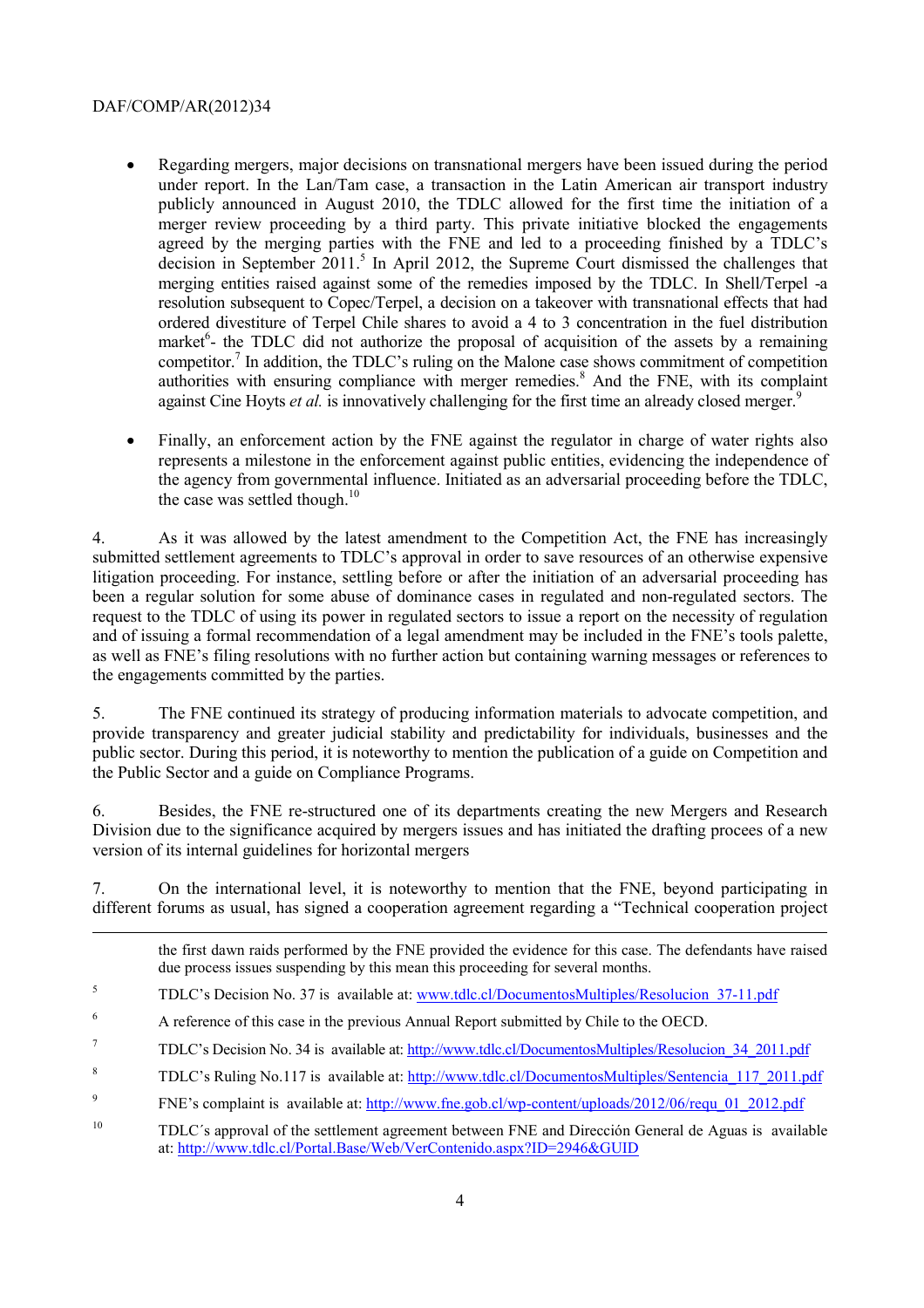to institutional strengthen, training and exchange best practices in advocacy and defense of competition" with the CFC competition agency of Mexico. As part of this initiative several internships of FNE's officials have been possible in the authorities of Mexico, Australia, UK and Europe. In addition, the agreement has provided funds for hiring an international study on vertical restraints and competition in markets to a French consultancy. In addition, a week visit of FNE's officials to U.S. FBI headquarters was an interesting training activity for improving FNE's investigation techniques.

## **1. Changes to competition laws and policies, proposed or adopted**

## *1.1 Summary of new legal provisions in competition law and related legislation*

8. No legal provisions regarding competition law directly were enacted in the reported period.

9. A Commission of legal and economic experts called by the President of the Republic in December 2011 reviewed the current legal framework of Competition Law. This Commission celebrated thirteen meetings until May 2012 and issued a report with recommendations of future amendments.<sup>11</sup> The report's recommendations refer to the basis of fines calculation<sup>12</sup>, disqualification of individuals involved in competition law violations<sup>13</sup>, amendments to criminal provisions and enhancement of the leniency framework<sup>14</sup>, amendments to the merger control system<sup>15</sup>, and potential regulation of the FNE's investigations procedure.<sup>16</sup>

10. It is likely that in the near future at least some of these proposals will be included in a formal bill of amendment if the adequate political conditions are met.

## *1.2 Other relevant measures, including new guidelines*

*1.2.1 The FNE* 

11. In June 2012 the FNE launched for open and public consultation a draft of an updated version of its internal guide for horizontal mergers.<sup>17</sup> The draft builds on the 2006 guide, incorporating some legal

- <sup>13</sup> The proposal aims at incorporating as an accessory sanction a 5 years disqualification to individuals that participated in the design and/or execution of the specific violation, including members of the board of public corporations, directors of trade and professional associations, state owned companies and other public entities.
- <sup>14</sup> The recommendation suggests the abrogation of criminal provisions contained in the penal code. The main problem of these provisions is that they are not covered by the leniency provisions of the Competition Act, and thus the applicant is exposed to criminal prosecution. The criminalization of hard-core cartels was also discussed within the Commission but no consensus was reached regarding this topic. Protecting the leniency applicant from criminal prosecution was identified as a crucial issue for enhancing the current system.
- <sup>15</sup> The recommendations point to move from a voluntarily system towards a mixed system, voluntarily under a determined threshold and mandatory over that threshold. The threshold must be defined according to merging parties' assets or relevant turnover.
- <sup>16</sup> Some members of the Commission raised the point that the length of FNE's investigations was too large, and hence proposed to introduce limitations to that length.
- <sup>17</sup> The draft guideline is available at: http://www.fne.gob.cl/wp-content/uploads/2012/07/Guia-Fusiones1.pdf

 $\overline{11}$ 11 *Ibídem.*

<sup>&</sup>lt;sup>12</sup> The recommendation aims at using an indicator of proportionality in fines calculation such as a percentage of relevant company's turnover during the length of the violation adding a deterrent factor.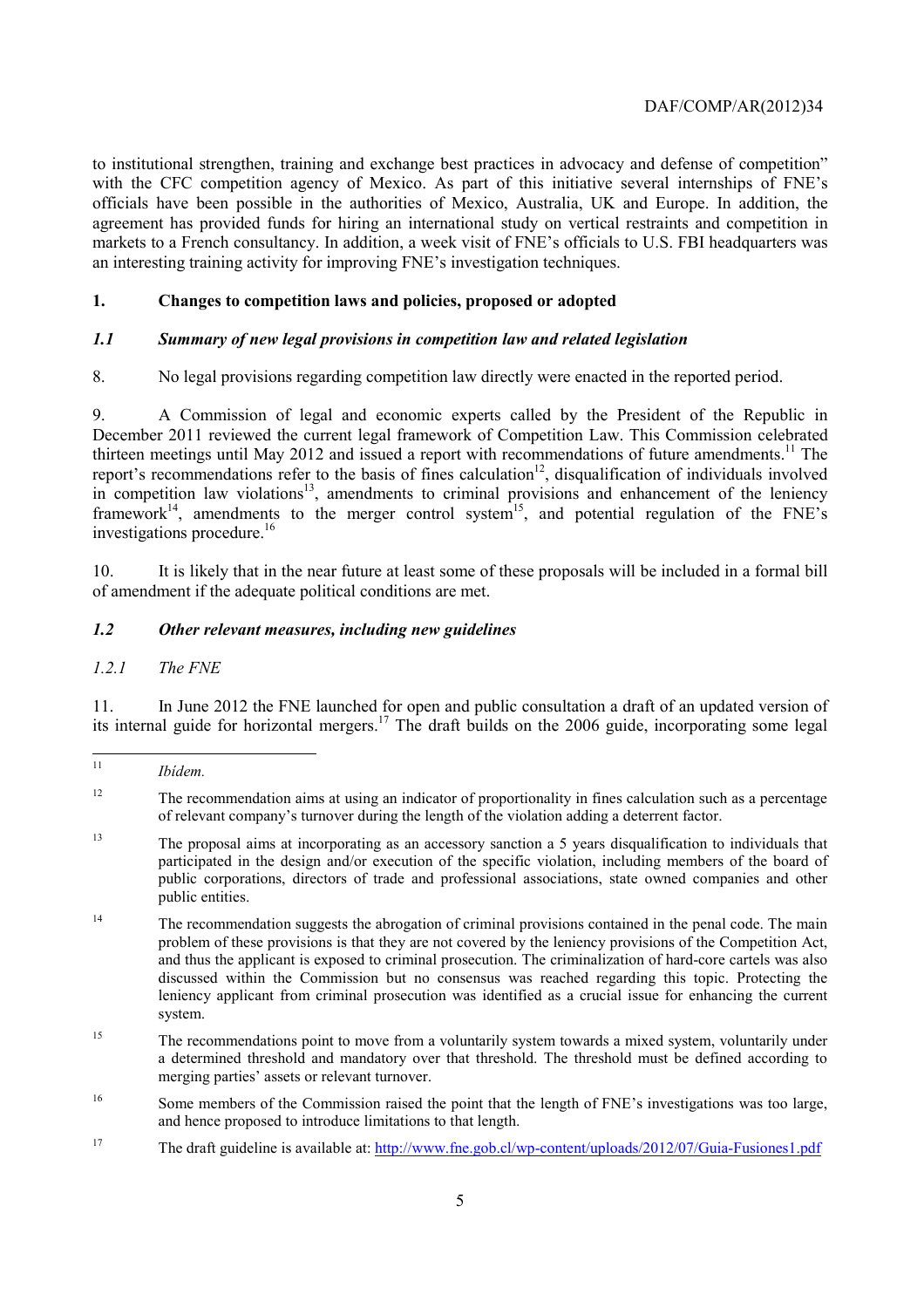reforms, developments in economic theory, recent case law and the experience gained by the FNE in merger analysis since 2006.

12. Amongst the new elements incorporated into the new draft it is worth to mention a more accurate description of unilateral and coordinated effects, including examples of the frequent effects raised by horizontal mergers. The chapter on countervailing effects deals with efficiencies claimed by the merging parties as well as customer's bargaining power. As to relevant market definition, its lower significance regarding unilateral effects in markets of differentiated products is also acknowledged. Finally, thresholds justifying analysis are augmented reflecting the features of the current economy.

13. In addition, the draft regulates an internal proceeding to which the FNE will adjust its investigation procedure of the transactions voluntarily notified by the parties according to stages and deadlines, aimed at guaranteeing an effective and timely analysis by the FNE, previous to the TDLC's review.

14. *Advocacy material on Competition and the Public Sector*. 18 In June 2012, the FNE launched an advocacy material on Competition and the Public Sector. These guidelines aimed first at clarifying the scope of public bodies' activities that can be reached by the FNE's enforcement actions. The other purpose sought by this advocacy material was to supply government officials with some basic tools for analyzing the real or potential anticompetitive effects that their activities may trigger. A draft version of this document was subject to open and public consultation.

15. *Advocacy material on Compliance Programs*. 19 In June 2012, the FNE launched a document on Compliance Programs. Compliance with competition law is a major goal of competition authorities. Good corporate practices today consider the issuing and implementation of ethic codes and compliance programs. A compliance program is an efficient and effective preventative mechanism aimed at controlling damages. The document issued by the FNE aims at describing the core elements of an effective competition law compliance program implemented by an economic actor, from the point of view of the FNE. A draft version of this document was subject to open and public consultation.

## *1.2.2 The TDLC*

16. *Amendment to the Internal Regulation (Auto Acordado) No. 11/2008 on privacy and confidentiality of information in proceedings*. 20 In March 2012 the TDLC issued Internal Regulation No. 15/2012. This procedural regulation issued according to legal provisions, aims at determining the degrees of publicity granted to the information submitted to the proceedings. The information may be qualified as 'public' (available to anyone), 'private' (available only in the court room to the parties intervening in the corresponding proceeding) and confidential (available only to the party that submitted the information and to the FNE in the court room).

17. The main modifications tend to favor transparency in proceedings, limiting the exceptions to the publicity principle. Parties requesting privacy or confidentiality of submitted documentation should now submit simultaneously public versions of the documents; a previous three days deadline considered for submitting public versions was abrogated.

<sup>18</sup> The guideline is available at: http://www.fne.gob.cl/wp-content/uploads/2012/06/Guia-final-sectorpublico.pdf

<sup>&</sup>lt;sup>19</sup> The guideline is available at: http://www.fne.gob.cl/wp-content/uploads/2012/06/Programas-de-Cumplimiento.pdf

<sup>&</sup>lt;sup>20</sup> TDLC's Internal Ruling No. 11 is available at: http://www.tdlc.cl/DocumentosMultiples/Auto%20Acordado%20N%C2%B0%2015.pdf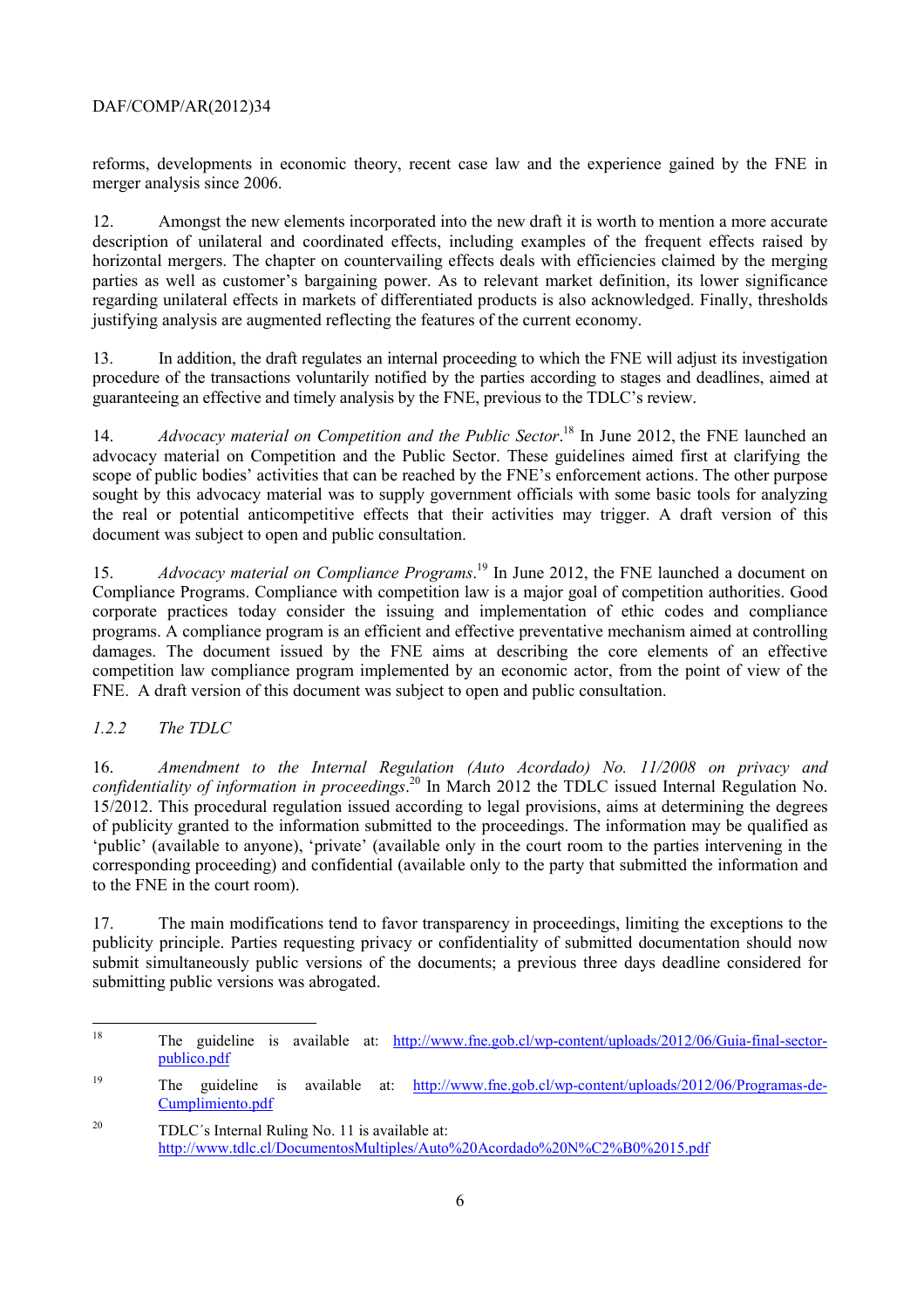18. In addition, duties of not disclosing and not reproducing information qualified as private or confidential are explicitly described and certainty regarding safeguards and handling protocols concerning this information are provided.

## **2. Enforcement of competition law and policy**

#### *2.1 Actions against anticompetitive practices, including agreements and abuses of dominant position*

#### *2.1.1 Competition Authorities: FNE's Summary of activities*

19. The FNE initiated 17 investigations in 2011. Through July 2012, it has initiated a total of 13 investigations. Moreover, the number of investigations rolled over from previous years is significant, but the FNE is working towards the progressive decline of this number (72 cases rolled over at the beginning of 2010, 73 at the beginning of  $2011$ , and 52 at the beginning of 2012).

20. Traditionally, the majority of investigations dealt with situations of abuse of dominant position, however, the gap is closing between these and other types of cases. Particularly, there has been a relative increase in cases of horizontal agreements among competitors.

|                                     | New investigations in<br><b>2010</b> | New investigations in<br>2011 | New investigations in<br>$2012^{22}$ |
|-------------------------------------|--------------------------------------|-------------------------------|--------------------------------------|
| Abuses of dominance                 |                                      |                               |                                      |
| Agreements (horizontal)             |                                      |                               |                                      |
| Regulatory/Government acts.         |                                      |                               |                                      |
| <b>Unfair Competition</b>           |                                      |                               |                                      |
| <b>Vertical Restraints</b>          |                                      |                               |                                      |
| Infringements of previous decisions |                                      |                               |                                      |
| Total                               |                                      |                               |                                      |

21. During the period covered by this report, the FNE filed a total of four complaints before the TDLC, three in 2011 (August-December)<sup>23</sup>, and one through July 2012.<sup>24</sup>

22. Taking into account the cases ruled by the TDLC through judicial decision in the same period, which total seven (five convictions<sup>25</sup>, two absolutions<sup>26</sup>), the success rate is estimated at 71%.

23. If we add to this number those cases that initially were brought from filing charges and ended as a result of settlements reached during the reported period  $(two^{27})$ , the success rate increases to 78%.

 $21$ 21 Higher numbers in the previous report for 2011 are explained by the inclusion of investigations that were finally declared inadmissible after the submission of the report, and thus they were no longer considered as investigations

<sup>&</sup>lt;sup>22</sup> Figures through the month of July 2012. The figures indicated here exclude cases declared inadmissible.

<sup>23</sup> FNE, Complaints: c/Pullman Bus Costa Central S.A. et al., c/Dirección General de Aguas, c/Agrícola Agrosuper S.A. et al.

<sup>&</sup>lt;sup>24</sup> FNE, Complaint c/ Hoyts Cinema et al.

<sup>25</sup> TDLC´s Rulings No. 115 (*Chiletabacos*), No. 116 (*Buses Puerto Montt*), No. 117 (*Malone infringement to VTR/Metropolis*), No. 119 (*Pharmacies*) and No. 122 (*Compressors*).

<sup>26</sup> TDLC´s Rulings No. 113 (*Tourism operators*) and No. 118 (*KDM waste management contracts*).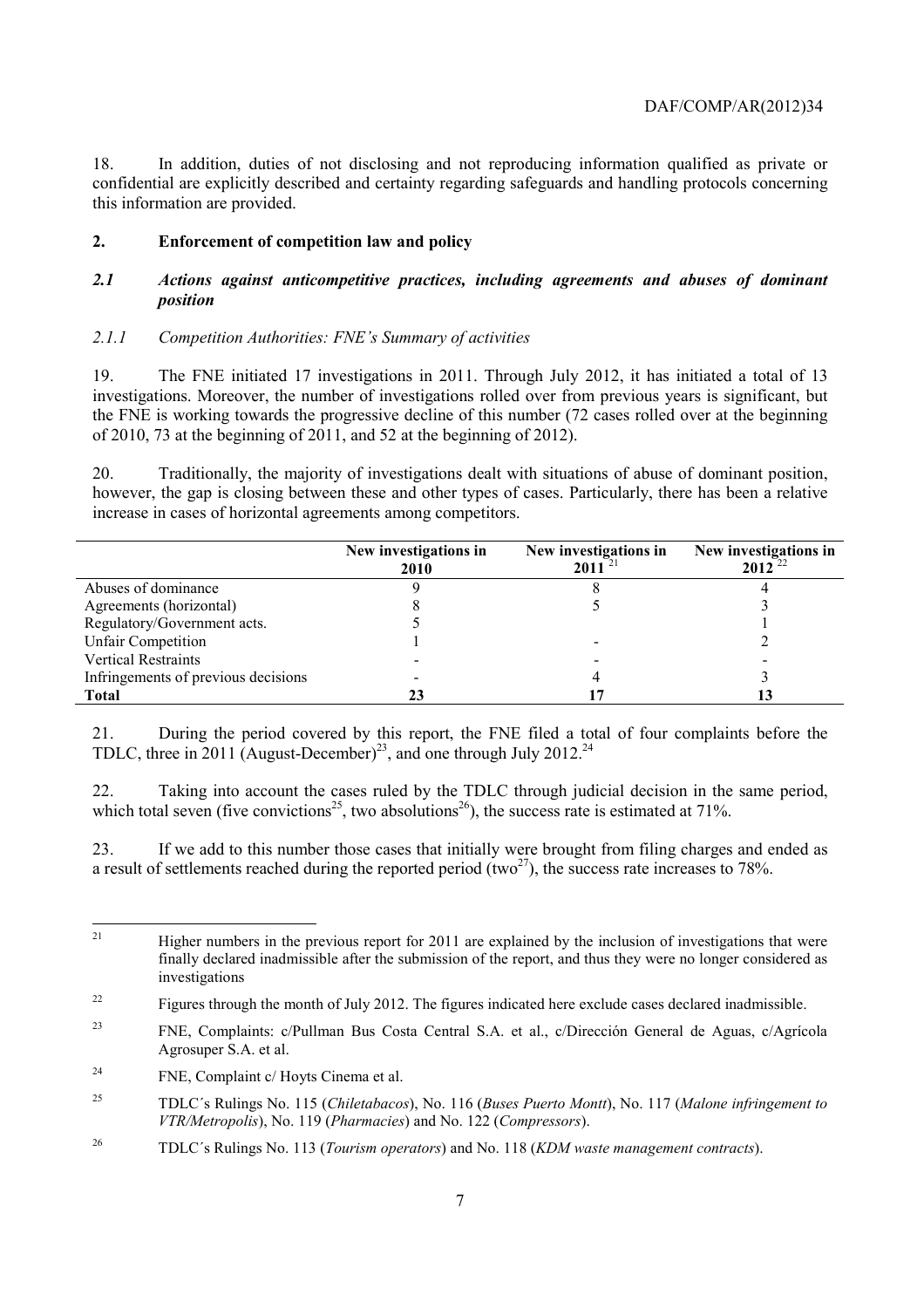• Extrajudicial agreements: efficient procedures for enforcing the law

According to a legal provision introduced in 2009 the National Economic Prosecutor may now enter into extrajudicial agreements with economic agents involved in the FNE's investigations in order to safeguard competition in markets. These settlements are subject to approval by the TDLC in an expedite proceeding.

During the period covered by this report, this mechanism has been successfully used by the FNE in one occasion  $28$ 

• Leniency and intrusive powers: an effective use of new legal tools for the efficient fight against hardcore cartels

In June 2012, the TDLC for the first time issued a condemnatory ruling on an international hardcore cartel case initiated by a FNE's complaint based on information provided by one of the involved companies in exchange for leniency (Compressors case). The case is detailed below.29 The case, still pending before the Supreme Court demonstrates how efficiently the leniency program is being used in Chile.

In December 2011, the FNE submitted a complaint against the 3 major poultry producers and the trade association grouping them, requesting the imposition of the highest total amount of fines ever requested (Chickens case).<sup>30</sup> The most relevant evidence for this case was obtained through one of the first dawn raids performed by the FNE.

## *2.1.2 Competition Authorities: TDLC's Summary of activities*

24. In the period covered by this report the TDLC initiated 12 new adversarial cases.<sup>31</sup> Of the total number of cases,  $75\%$  are related to unilateral conducts, and  $25\%$  to cartels.<sup>32</sup>

25. The TDLC issued a total of 11 decisions in adversarial cases during the period covered by this report: 5 in 2011 (August-December)<sup>33</sup>, and 6 through July 2012<sup>34</sup>. These cases stemmed from both FNE

- <sup>28</sup> The case involved the suppliers of required school supplies. The FNE obtained companies' engagements in order to cease their aggressive commercial strategies favoring specific brand products and limiting free choice<br>by students' parents. A press release about this settlement is available at: by students' parents. A press release about this settlement is available at: http://www.fne.gob.cl/english/2012/05/09/the-competition-tribunal-granted-its-approval-to-a-settlementbetween-the-fne-and-torre-s-a-libesa-ltda-and-fabrica-internacional-de-lapices-y-afines-chile-ltda/#more-1193
- <sup>29</sup> TDLC's Ruling No. 122 is available at: http://www.tdlc.cl/DocumentosMultiples/Sentencia\_122\_2012.pdf
- <sup>30</sup> The case is currently ongoing before the TDLC. The FNE's complaint, in Spanish, can be downloaded from the following link: http://www.fne.gob.cl/wp-content/uploads/2011/12/requ\_007\_2011.pdf. One of the first dawn raids performed by the FNE provided the evidence for this case. The defendants have raised due process issues suspending by this mean this proceeding for several months.
- 31 TDLC, Docket No. 230-11, 231-11, 232-11, 233-11, 234-11, 235-11, 236-11, 237-11, 238-12, 239-12, 240-12, 241-12 and 242-12.
- <sup>32</sup> According to the statistics table available at: http://www.tdlc.cl/DocumentosMultiples/Conductas%20-%20Contenciosas.pdf
- 33 TDLC, Rulings No. 117 (Malone infringement to VTR/Metropolis), No. 116 (Buses Puerto Montt), No. 115 (Chiletabacos), No. 114 (Dirección Compras y Licitaciones Públicas actos anticompetitivos autoridad) and No. 113 (Tourism operators).

 <sup>27</sup> TDLC´s approval of the settlement agreement between FNE and Dirección General de Aguas, and TDLC's approval of the settlement agreement between the FNE and Coca-Cola bottlers.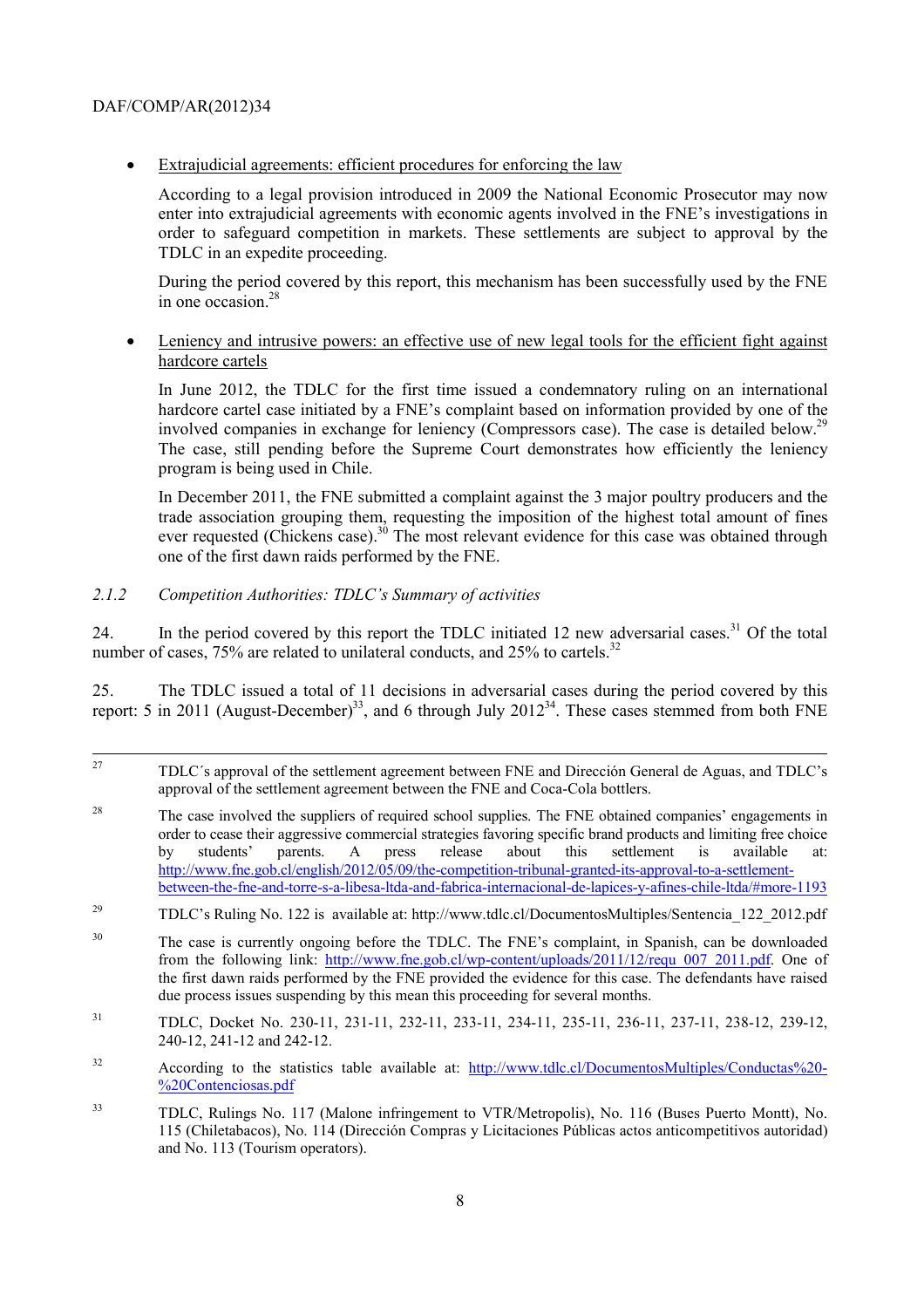claims as well as complaints filed by private parties. Of these 11 rulings, only 6 were condemnatory. The average length of these proceedings was 714 days (roughly 2 years).

26. Of these 11 decisions, 6 were challenged before the Supreme Court, 5 of which are still under review. The only challenge that the Supreme Court has resolved, out of these 6, confirmed the TDLC's decision. The review proceeding by the Supreme Court in this case was 178 days.

27. Of the 6 condemnatory decisions issued during the period covered by this report, one refers to a form of abuse of dominant position,<sup>35</sup> one refers to non compliance to a previous decision<sup>36</sup>, one to barriers to entry<sup>37</sup> and three to some form of agreement between competitors.<sup>38</sup>

## *2.1.3 Courts: The Supreme Court's Summary of activities*

28. During the period covered by this report, the Supreme Court (SC) issued 2 decisions in matters relating to the enforcement of competition law in adversarial cases.

29. One of the SC's rulings regards a bid-rigging case (*Radios*) in which the SC upheld the condemnatory ruling of the  $TDL<sup>39</sup>$  adding that the procedural costs of the proceeding should be borne by the losing defendants.<sup>40</sup>

30. In the other case (*OMV*), the SC overturned an acquittal ruling issued by the TDLC with respect to the three major mobile companies accused by the FNE of refusing to offer infrastructure and inputs for developing virtual mobile operators technology. When overruling the SC condemned the companies and imposed a total amount of fines of USD\$  $8.1$  m. approx.<sup>41</sup>

#### *2.1.4 Courts – The Constitutional Tribunal's Summary of activities*

31. The Constitutional Court did not issue any decision regarding a competition law enforcement proceeding. However, it is worth to mention a ruling regarding the constitutional character of the limitations to property rights that might have consequences broadening the scope of justifications of TDLC's powers.<sup>42</sup>

- 34 TDLC, Rulings No. 123 (Supermercado Naval), No. 122 (Compresores), No. 121 (Transporte Fluvial Niebla-Corral), No. 120 (CGE), No. 119 (Farmacias) and No. 118 (KDM).
- 35 TDLC, Ruling No. 115 (Chiletabacos).

- 37 TDLC Ruling No. 121 (Transporte Fluvial Niebla-Corral).
- 38 TDLC, Rulings No. 122 (Compresores), No. 119 (Farmacias) and No. 116 (Buses Puerto Montt).
- <sup>39</sup> The case was reported in the previous annual report submitted by Chile to the OECD.
- <sup>40</sup> SC, January 11<sup>th</sup>, 2012, Docket Nr. 6874-2011, ruling on complaint recourses against TDLC Ruling No. 112 (*Radios).*
- <sup>41</sup> SC, December 23<sup>rd</sup>, 2011, Docket Nr. 7781-2010, ruling on complaint recourses against TDLC Ruling No. 104 (*OMV)*
- 42 Constitutional Tribunal Ruling No. 1863. In July 2012, the Constitutional Court decided over the constitutional character of a provision in the Roads Act which puts on the burden of the electricity distributors concessionaires the duty of relocating infrastructure joined to public roads when thus ordered by the Roads Authority, without right to compensation. The Court analyzed potential limitations to property rights grounded on the public interest, holding the constitutionality of the provision. Some

<sup>36</sup> TDLC Ruling No. 117 (Malone infringement to VTR/Metropolis Decision).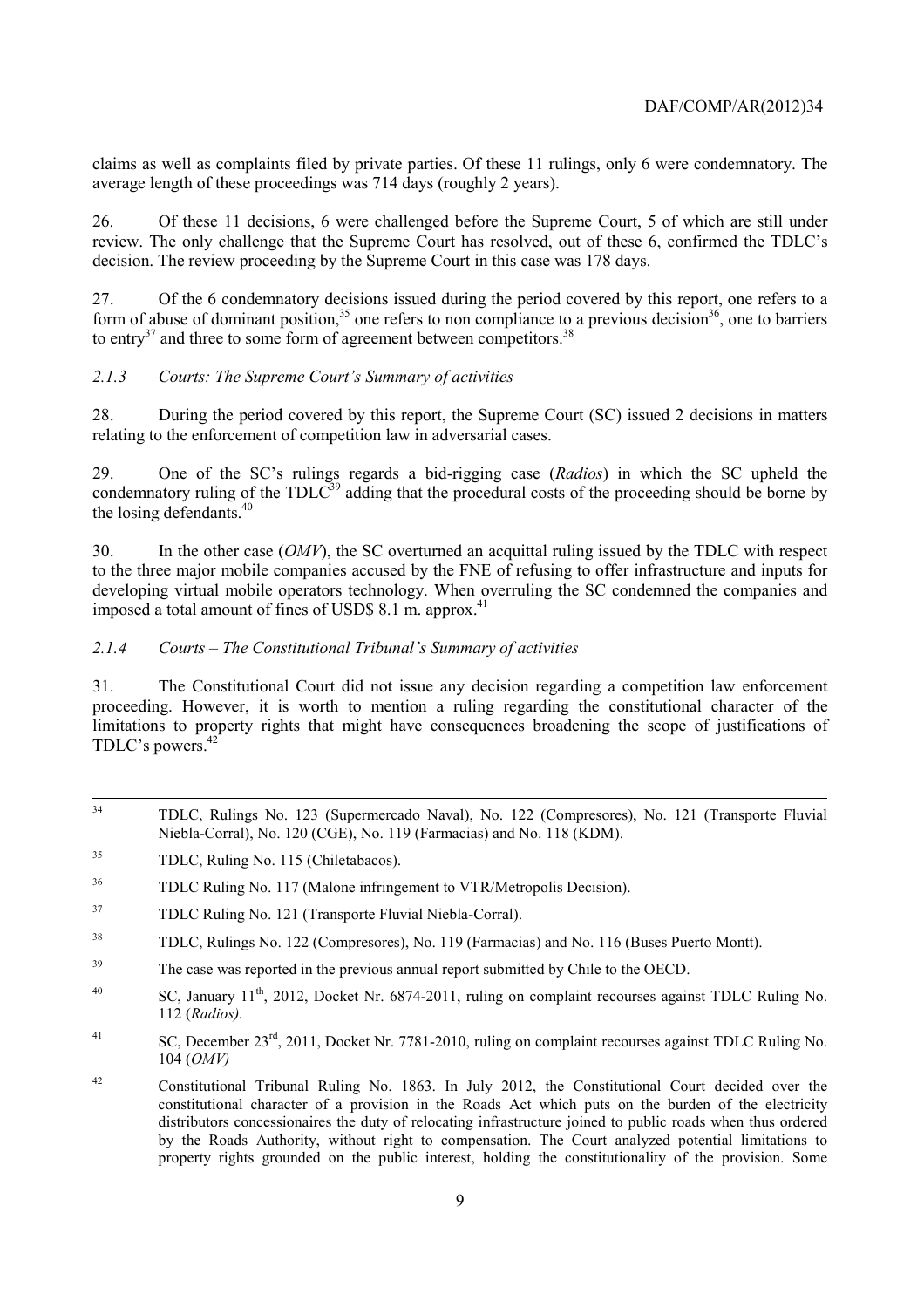1

## *2.1.5 Criminal issues in the pharmacies collusion case*

32. As a result of the Pharmacies Case, in 2009 the Criminal Prosecutor's Office initiated investigations against 18 executives towards ascertaining the possible crime of fraudulent adulteration of standard pricing in Article 285 of the 1874 Penal Code – practically never enforced up to that moment.

33. Through July 2012, 7 executives have obtained the benefit of conditional suspension of the proceeding, offering community service in exchange and subject to the duty of signing weekly. For the rest of the executives the proceeding is still ongoing and the trial hearings will take place in the following months.

## *2.2 Description of important cases, including those with international implications*

34. The following is a summarized presentation of the most important cases of the period in question, which serves to sketch a panorama of how competition law has been enforced in adversarial cases during this timeframe. The list includes both cases that have concluded or still ongoing before the TDLC, or with pending recourses before the SC. It is also comprised of cases initiated by complaints filed by private parties or as part of an investigation or complaint filed by the FNE.

## *2.2.1 Cases which manifest a development in the area of cartels:*

## • *Pharmacies Case*: A milestone in cartel prosecution in Chile

In December 2008 the FNE filed a complaint against the 3 main retail pharmacies Farmacias Ahumada, Cruz Verde and Salcobrand accusing them of concerted action resulting in the price increases of around 200 drugs between December 2007 and March 2008.

In April 2009, a settlement between the FNE and Farmacias Ahumada was reached, according to which Farmacias Ahumada agreed to pay USD\$ 1 m. the settlement was approved by the TDLC and the Supreme Court. This was the first cartel settlement ever agreed in Chile. The confession by Farmacias Ahumada generated a high impact in the public opinion, and collusion among competitors became a hot topic.

In January 2012 the TDLC issued a unanimous condemnatory ruling against the two remaining pharmacies chains. 43 TDLC's ruling was the product of a long proceeding involving complex litigation, in which the parties submitted and presented documents, witnesses, e-mails, expert and legal opinions. The FNE was thus able to prove that competition had been harmed due to the concerted action of the defendants. The ruling, containing a detailed analysis of the grounding facts, was conclusive in establishing that the price increases of drugs had been the result of the concerted actions of the defendants. Cruz Verde and Salcobrand were each fined in USD\$ 20 m. approx., the maximum fines applicable according to the Competition Act, on the basis of the seriousness of the conduct displayed and the extension of the harm caused, affecting almost the whole supply of a significant number of consumers in the country. The overall amount of fines imposed by this ruling is higher than the sum of all fines applied by the TDLC and the Supreme Court since 2004, the year of the creation of the TDLC.

In September 2012 the Supreme Court issued a unanimous ruling upholding TDLC's decision.<sup>44</sup> In an extended decision, the Supreme Court provides insights in several subjects of competition

scholars have commented that this decision may have consequences in the justifications of the TDLC interventions, particularly regarding merger remedies.

<sup>43</sup> TDLC´s Ruling No. 119 is available at: http://www.tdlc.cl/DocumentosMultiples/Sentencia\_119\_2012.pdf

<sup>&</sup>lt;sup>44</sup> Supreme Court, September 7<sup>th</sup>, 2012, Docket No. 2578-2012 ruling on complaint recourses against TDLC Ruling No. 119 (*Farmacias)*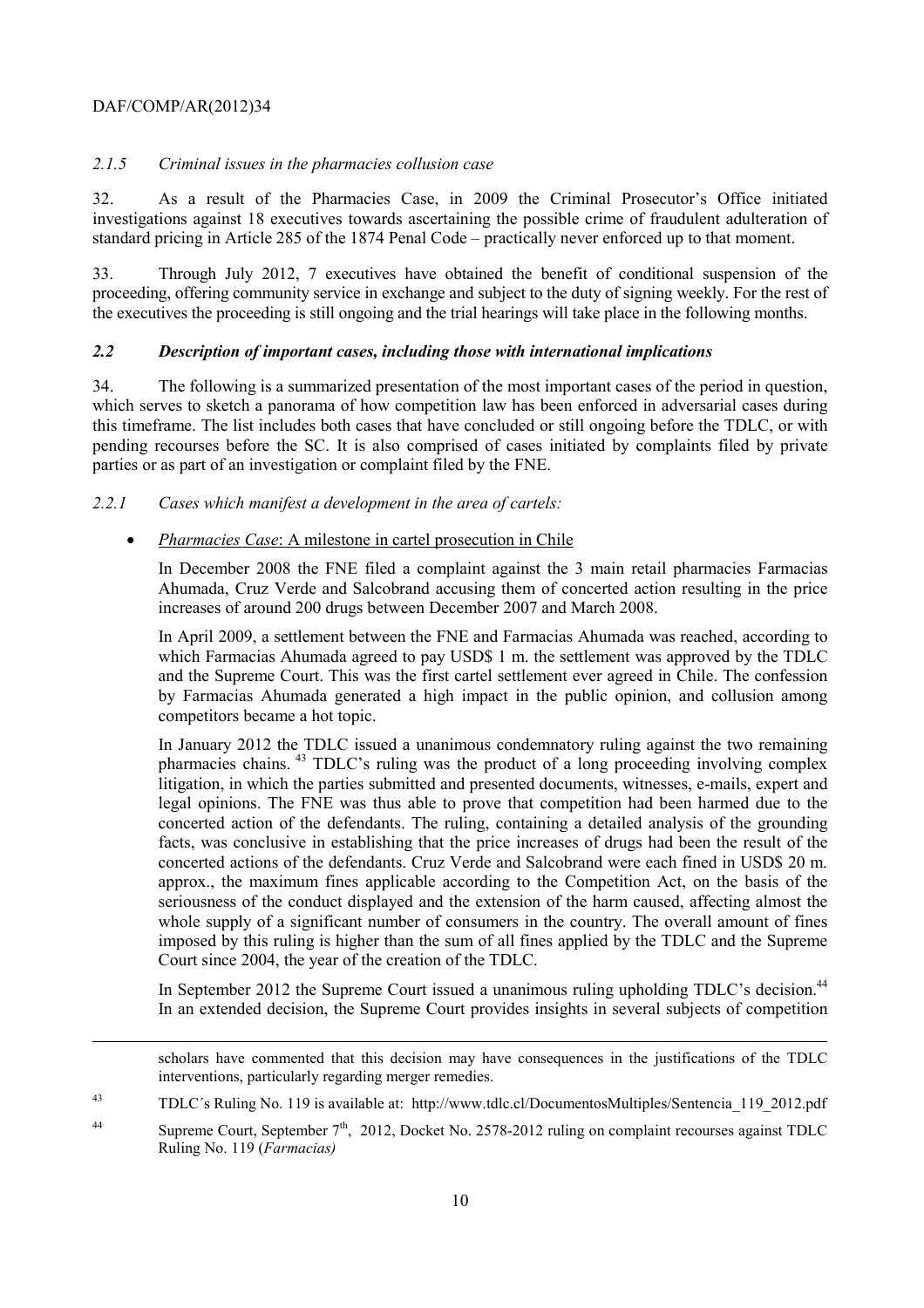law and related topics such as administrative law penalties, inquiries in collusion conduct, and elements of the infringement.

• *Poultry case*: Cartel prosecution continues: use of FNE's intrusive powers and the role of trade associations in cartel conduct

In December 2011, the FNE filed a complaint<sup>45</sup> before the TDLC, accusing the three main poultry companies in Chile (Agrosuper, Ariztía and Don Pollo) of cartelization. The accusation claims that the cartel was implemented and monitored by the Poultry Trade Association (APA – Asociación de Productores Avícolas de Chile A.G.).

In its complaint, the FNE claims that the agreement between the aforementioned companies (who concentrate approximately the 92% of the national production), overseen by and coordinated through the Trade Association, aimed to reduce the production of poultry meat, controlling the quantity of meet offered in the national market and assigning market shares to the involved parties. In the APA meetings, firm's executives allegedly discussed projections and defined production shares to each company, which have been stable during time. In fact, continues the FNE, since 2006 these companies have not exceeded the quantity defined by the APA, freezing the increase in the production of poultry meat.

Taking into account the seriousness of their actions, the duration of the conduct, the market power the agreement conferred to the companies involved and the allegedly essential nature of the product affected, the FNE requested the imposition of the maximum fines established in the Act to each company cartelized – that is, 30.000 UTA (around USD\$ 30 m.). Additionally, the FNE asked for both a fine of 20.000 UTA and the dissolution of the Trade Association, due to its central role in coordinating and maintaining the cartel.

This is the major cartel complaint after the pharmacies case. Besides the seriousness of the conducts, the significance of this case is that for the first time the FNE submits evidence gathered through the use of the new raids and seizures powers provided by the 2009 reform to the Competition Act. Due to the use of these powers, defendants have raised a number of allegations against the way in which the FNE administered the documentation seized. These actions of defendants have delayed the pending proceeding before the TDLC.

• *Tecumseh*: the Chilean leniency program and international co-operation

The case was submitted before the TDLC in July  $2010^{46}$  against the companies Tecumseh do Brasil Ltda. and Whirlpool S.A. This is the first complaint filed by the FNE with information provided by a company that obtained the benefit of fine exemption incorporated by the 2009 amendments to the Competition Act. In its complaint, the FNE maintained that both companies breached the law by adopting and implementing a series of agreements aimed at artificially increasing the price of low wattage hermetic compressors marketed in the Chilean market devices that constitute an essential input in the manufacturing of refrigeration appliances. The FNE requested the TDLC to declare the existence of said agreement, to order its immediate cessation, and to condemn Whirlpool to a fine of approximately USD\$ 15 million and to exempt Tecumseh from any fine in light of the leniency benefit.

In June 2012, the TDLC ruled unanimously against Whirlpool and Tecumseh for engaging in a collusive agreement. Since Tecumseh was the first company that met the legal requirement to be exempted from fines, according to the leniency provision, the TDLC's ruling for the first time

 $\overline{45}$ 45 FNE´s complaint available at: http://www.fne.gob.cl/wp-content/uploads/2011/12/requ\_007\_2011.pdf

<sup>&</sup>lt;sup>46</sup> FNE's complaint is available at: http://www.fne.gob.cl/wp-content/uploads/2012/02/requ\_002\_2010.pdf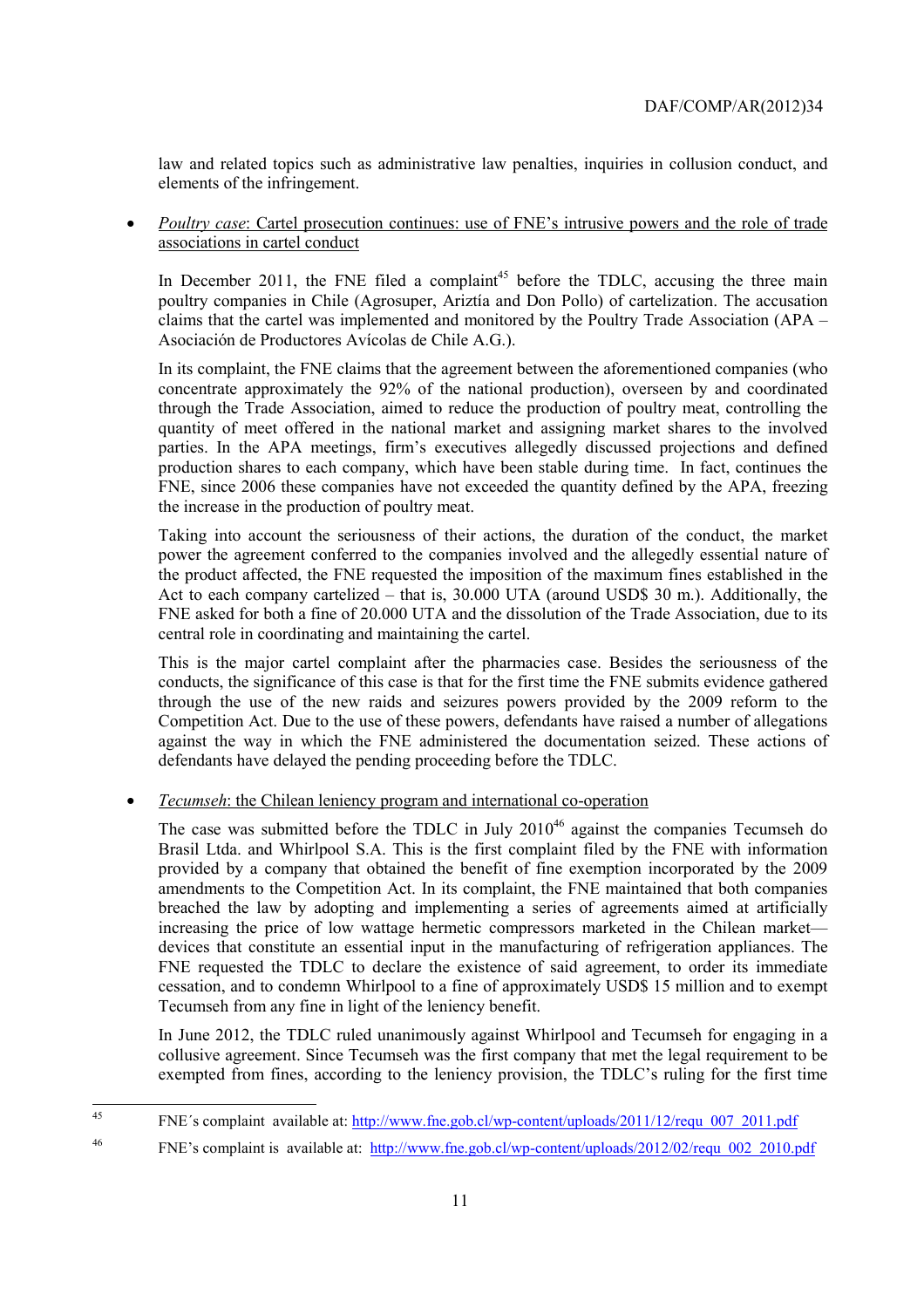applied this provision recognizing the fines exemption granted by the FNE. At the same time, the TDLC fined Whirlpool in approximately USD\$ 10 m.<sup>4</sup>

In its ruling, the TDLC holds the Chilean competition law is applicable to conducts that have harmed competition in Chilean markets, wherever the conducts have been performed, in Chile or abroad. The case presented international aspects, due to which the FNE, particularly during the period the investigation was carried out, had to seek international cooperation from various international agencies that had background information regarding the case. The final decision on this case is pending before the Supreme Court.

- *2.2.2 Cases reflecting developments in the area of exclusionary abuses of dominant position:* 
	- *Chiletabacos*: exclusionary abuses through contractual clauses and incentives in distribution; FNE's role in monitoring compliance with previous TDLC's rulings

In November 2011, the TDLC partially accepted the complaint filed by the FNE against Compañía Chilena de Tabacos S.A. (CCT) and the private suit filed by Philip Morris, holding that contractual clauses for the leasing of advertising rights or spaces by the CCT, when applied in practice, restrict and hinder competition or at the very least tend to produce said effects. $48$ 

In fact, the TDLC pointed out that the use of the spaces to install advertising in sale points of the channel called "high trade" (restaurants, bars and pubs) implied exclusivity in the cases where competitors do not have a display cabinet in an equivalent place of visibility for the clients. The ruling thus forces CCT to reserve and transfer 20% of the facing of these display cabinets to the effective exhibition of competitors' cigarettes. Furthermore, the TDLC ordered CCT to refrain from executing actions, conducts or conventions aimed at restraining any licit promoting activity of rival cigarettes. Even though the TDLC found signs of other exclusionary conducts, they were not considered enough to convince the court that these conducts really happened and were attributable to CCT, thus the TDLC refused to impose a fine against CCT.

The FNE's complaint had been additionally based on the CCT infringement to the TDLC's Ruling No. 26/2005. The FNE plays a major role in monitoring compliance with previous TDLC's rulings, and in this case the defendant had delayed for no less than two years the implementation of a serious and credible program in order to effectively comply with the former ruling. The FNE challenged TDLC's ruling and the final decision on the case is pending before the Supreme Court.

• *Naviera Valdivia:* limits to public tender design

In May 2012 the TDLC ruled in favor of the claims submitted by Naviera Valdivia *et al.*, against Fisco de Chile and the maritime concessionaire Somarco.<sup>49</sup>

The lawsuit aimed at challenging the public tender designed by the Ministry of Public Works (MOP) for assigning the concession of port infrastructure and transportation services between the villages of Niebla and Corral. MOP adjudicated the tender to Somarco and according to the tender conditions it allowed the vertically integrated tender winner to charge rates that were exclusionary for the remaining (non-vertically integrated) competitors in the transportation services.

<sup>47</sup> 47 TDLC's Ruling No. 119 is available at: http://www.tdlc.cl/DocumentosMultiples/Sentencia\_119\_2012.pdf

<sup>&</sup>lt;sup>48</sup> TDLC's Ruling No. 115 is available at: http://www.tdlc.cl/DocumentosMultiples/Sentencia\_115\_2011%20.pdf

<sup>&</sup>lt;sup>49</sup> TDLC Ruling No. 121 is available at: http://www.tdlc.cl/DocumentosMultiples/Sentencia 121 2012.pdf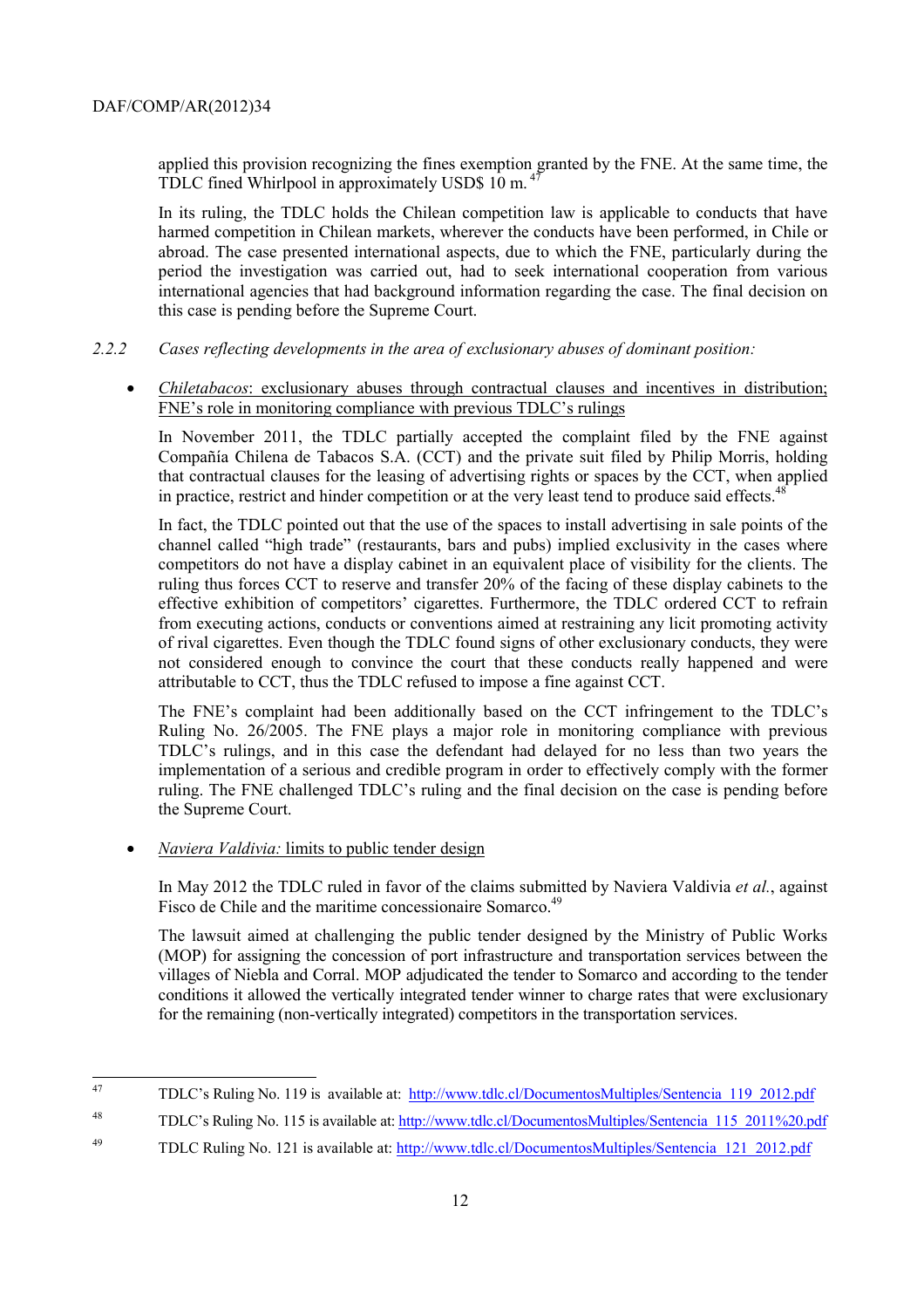The ruling held that, in this case, the tender allowed Somarco to charge an unjustified high fare to its competitors for using port infrastructure. This exclusionary element had tended to eliminate competition in the market.

The TDLC hence held that the fare was anticompetitive and ordered the concessionaire to fix a new one based on the costs of the services provided and avoiding any exclusionary effect.

Besides, the TDLC ordered to the MOP that, after the expiration of the concession and in the case that a new tender on this route is called, to choose between avoiding vertical integration by assigning port infrastructure exploitation and transportation services to different and non-related companies or, if allowing vertical integration, to regulate maximum prices for port services.

The parties challenged TDLC's ruling, but before hearings at the Supreme Court they reached a settlement which is subject to TDLC's approval.

- *2.2.3 Cases illustrating developments in the area of exploitative abuses of dominant position:*
- 35. There are no cases to report under this category for this period.
- *2.2.4 Cases reflecting the effective and efficient use of a new alternative dispute resolution mechanisms*

## • FNE/Coca-Cola bottlers

In April 2011, the FNE filed a complaint before the TDLC against two Coca-Cola Bottlers. Both companies hold licenses to produce and distribute Coca-Cola products in Chile, and are absolute leaders in the market of soft drinks within their respective concession areas. The accusation was grounded on exclusionary practices in the distribution and marketing of soft drinks, in particular, the defendant were accused of reducing the space to promote the distribution of other soft drinks companies holding smaller market participation.

By the end of 2011, the TDLC approved a settlement agreed between the FNE, private plaintiffs (alternative label soft drink companies) and the defendants.50 On the basis of the settlement, the defendant committed not to sign exclusivity contracts with distributors or set exclusionary incentives. In addition, defendants committed that, under limited circumstances, Coca-Cola distributors will grant space to other competitors in their refrigerated displays, which were in current possession of their distributors.

Consumer's choices were rapidly protected by this expedient solution to the controversy and significant litigation costs were thus avoided.

• FNE/Dirección General de Aguas

In October 2011, the FNE filed a complaint before the TDLC against Dirección General de Aguas (DGA), the waters rights regulator, for non-compliance with Decision No. 992/1996 of the former Comisión Preventiva Central (replaced in 2006 by the TDLC), that had imposed information and publishing obligations regarding water rights.

The complaint was based in the fact that the DGA had disclosed only partially or, in other cases, completely omitted the obligation to send to the FNE the information related to every request and transfer of non-consumptive water rights suitable for electric generation. Besides, the FNE claimed that the DGA had violated its duty of publishing that information in his website.

50

<sup>50</sup> TDLC´s approval of the settlement agreement between FNE and Coca Cola Bottlers is available at: http://www.tdlc.cl/Portal.Base/Web/VerContenido.aspx?ID=2937&GUID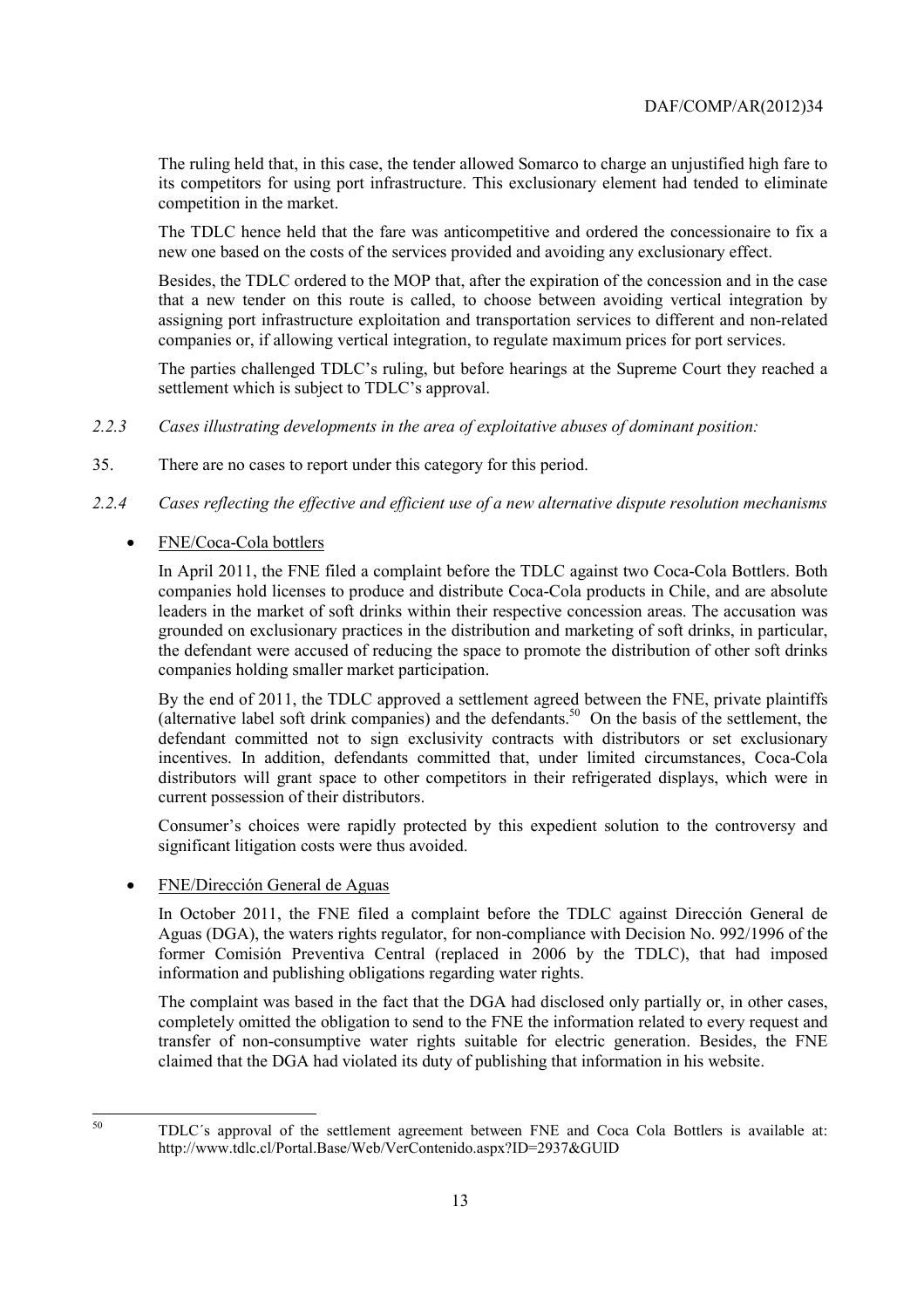The TDLC approved a settlement reached between the FNE and the DGA.<sup>51</sup> According to the settlement, the DGA –beyond recognizing its infringement- assumes several engagements, valued at least in 400 millions of pesos (almost USD\$ 1 m.). The engagements include to make a consolidate report containing all the information related to requests of non-consumptive water rights suitable for electric generation, to constitutions of the same rights, and a systematization of transfers and transmissions of the ownership of these rights communicated by the Land Registry Officer, which will be monthly send to the FNE with the corresponding actualizations of that information. The DGA also engages in not incurring again in a similar infringement.

In this case the FNE for the first time has submitted a complaint against a regulator. This is a clear demonstration of FNE's autonomy and independence from the government guaranteed by the Competition Act. The expedient settlement is also a demonstration that coordination between public entities is needed in order to ensure compliance with competition law decisions.

## *2.3 Mergers and acquisitions*

*2.3.1 Statistics on number, size and type of mergers notified and/or controlled in accordance with competition laws* 

36. In 2011 the FNE initiated 19 investigations into mergers and/or concentration operations. During 2012, through July, 7 internal proceedings were initiated to analyze mergers/concentration operations.

37. During the period covered by this report (August 2011-July 2012), 11 non- adversarial proceedings were initiated before the TDLC, including 5 concentration operations (2 of which refer to the same concentration, therefore only 4 cases total) and 6 matters linked thereto. Of those 4 concentration operations, 1 was blocked<sup>52</sup>, 1 ended by causes linked to the consulted operation (desist),<sup>53</sup> and 2 are currently ongoing.<sup>54</sup>

#### *2.3.2 Changes in the organization of the FNE for dealing with merger control work*

38. **Setting up of the Mergers and Research Division**. In June 2012 the FNE reorganized its former Research and Advocacy Division creating the new Mergers and Research Division. This modification took place due to the relevance acquired last years by merger control workload at the FNE.

- *2.3.3 Summary of important merger cases* 
	- *Lan/Tam*: transnational merger in air transportation

During the period covered by this report, the TDLC issued its decision on the merger between the national airline Lan and the Brazilian airline Tam.<sup>5</sup>

The analysis illustrated possible risks of an increase in tariffs and a decrease in offer, mainly in the Santiago-Sao Paulo route, but also in others, such as routes between Santiago and Europe

 $51$ 51 TDLC´s approval of the settlement agreement between FNE and Dirección General de Aguas is available at: http://www.tdlc.cl/Portal.Base/Web/VerContenido.aspx?ID=2946&GUID

<sup>52</sup> TDLC´s Decision No. 39 (Quiñenco/Terpel)

<sup>53</sup> Consultation *Entel/GTD*, ended by desistance and withdrawal of the consultation

<sup>54</sup> TDLC´s Case NC 397-11 Consultation *SMU/Supermercados del Sur* and TDLC, Case NC 404-12 FNE Consultation *Radiodifusión SPA*.

<sup>55</sup> TDLC´s Decision No. 37/2011 (*Lan/Tam*)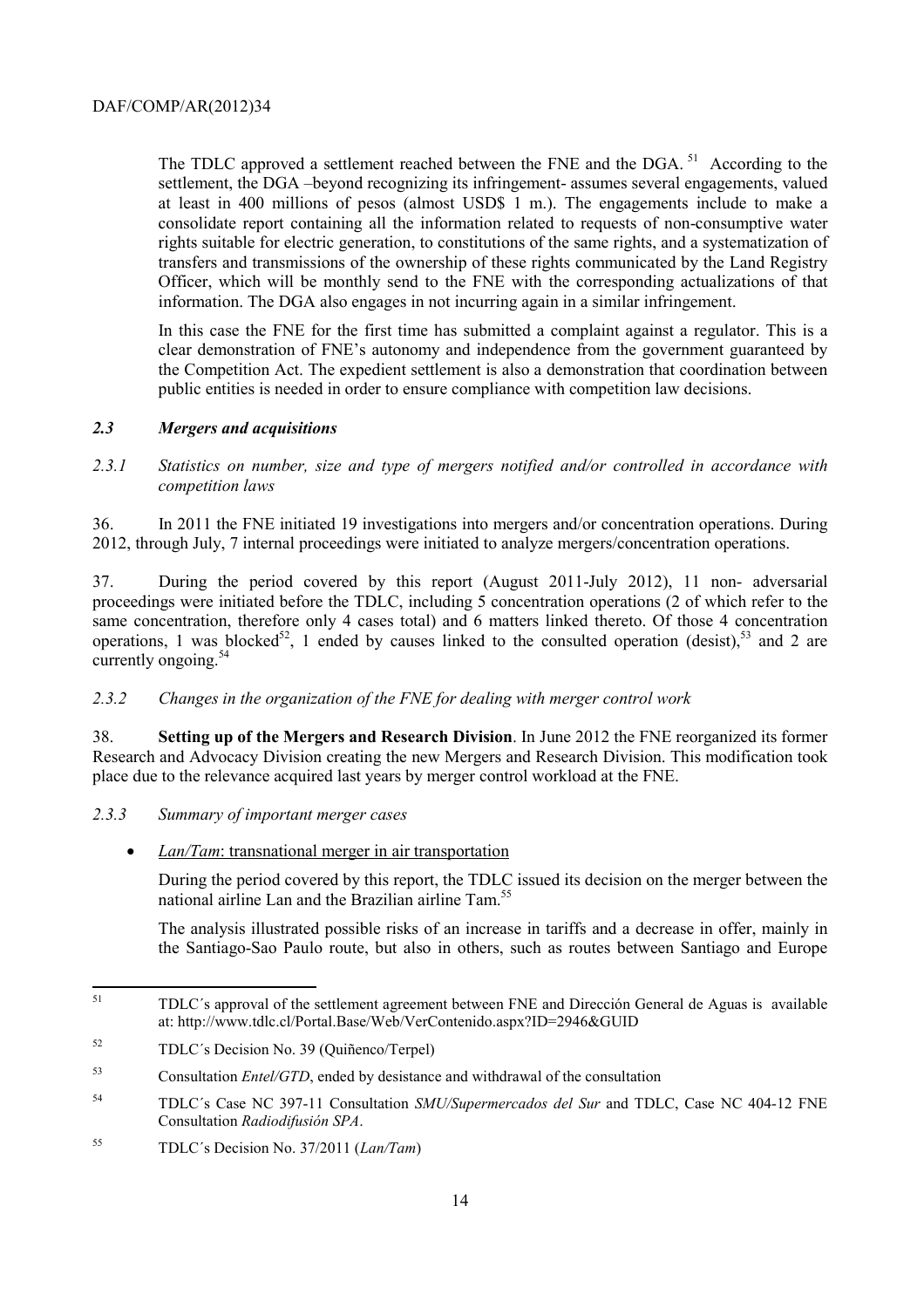(e.g. London, Milan and Frankfurt). Regarding coordination risks, the analysis considered relevant the background information of a cartel detected in the international freight transportation market in which Lan participated.

The TDLC cleared the merger since it considered that the transaction would generate efficiencies that would benefit consumers. However, considering that clearing the transaction without mitigating anticompetitive risks would threat or harm competition, at the same time it imposed severe mitigation remedies, including the following: (i) Divestiture of four peers of daily slots in Santiago and Sao Paulo airports to new entrants; (ii) Extension of frequent flyers programs for 5 years to other airlines' passengers; (iii) The merged entity should be open to agree inter-airline alliances in the routes Santiago-Sao Paulo, Santiago-Río de Janeiro and/or Santiago-Asunción with any interested airline serving these routes; (iv) The merged entity will not be allowed to extend its capacity in flight frequencies in Santiago-Sao Paulo in the period between 15 minutes before and 15 minutes after frequencies corresponding to the slots divested; (v) Lan should modify its self-regulation plan currently in force; (vi) The merged entity should resign at least to one of the global alliances to which the merging parties are affiliated; (vii) Code share agreements are subject to strict regulations; (viii) Lan should resign to 4 air frequencies in Santiago-Lima in order for them to be assigned to another Chilean airline, and Lan's participation in future tender processes is restrained; (ix) Lan should express its commitment to unilaterally opening domestic transportation to foreign airline companies without requiring reciprocity; (x) The merged entity should promote growth and normal operation of Santiago and Sao Paulo airports, facilitating entry of other airlines; (xi) The merged entity should adopt non-exclusionary contractual terms with travel agencies and distributors; (xii) The merged entity should maintain pre-determined level of prices and number of flight frequencies until some of the mitigation remedies above mentioned are totally satisfied; (xiii) An independent consultancy company should be hired as a trustee by the merged entity in order to ensure compliance with the mitigation remedies.

Lan and Tam challenged before the Supreme Court three of the remedies imposed by the TDLC, including part of the regulations regarding code sharing agreements, the duty to resign to air frequencies in Lima-Santiago route, and the independent system for monitoring compliance. In the hearings before the Supreme Court that took place in December 2011, the FNE supported TDLC's decision, arguing that the remedies imposed where the minimum requirements to restore competition in the air industry, and that they had been imposed in protection of competition, national consumers, and strictly limited to the risks that the transaction generates.

In April 2012, the Supreme Court dismissed the challenges against TDLC's decision. Thus, Lan and Tam should abide the mitigation remedies imposed by the TDLC in order to complete the transaction. The Supreme Court held that the TDLC has no legal restrains regarding the remedies it is authorized to impose in order to mitigate the risks to competition a transaction may generate.<sup>56</sup>

#### • *Shell/Terpel*: absence of an appropriate acquirer in a highly concentrated market

In May 2011 the TDLC, had approved the concentration transaction between Copec, a leading distributor of fuel in Chile and the Colombian fuel distributor Terpel with a series of mitigation remedies that considered, among others: (i) the divestiture of Terpel Chile's shares within the 18 month period after the takeover of Terpel Colombia by the consultant; (ii) the order to keep the FNE informed of the divesture process; (iii) if the acquirer of said shares is a company previously established in the fuel distribution market, the acquisition operation must be consulted before the

 $56$ 

Supreme Court April  $5<sup>th</sup>$ , 2012, Docket No. 9843-2011;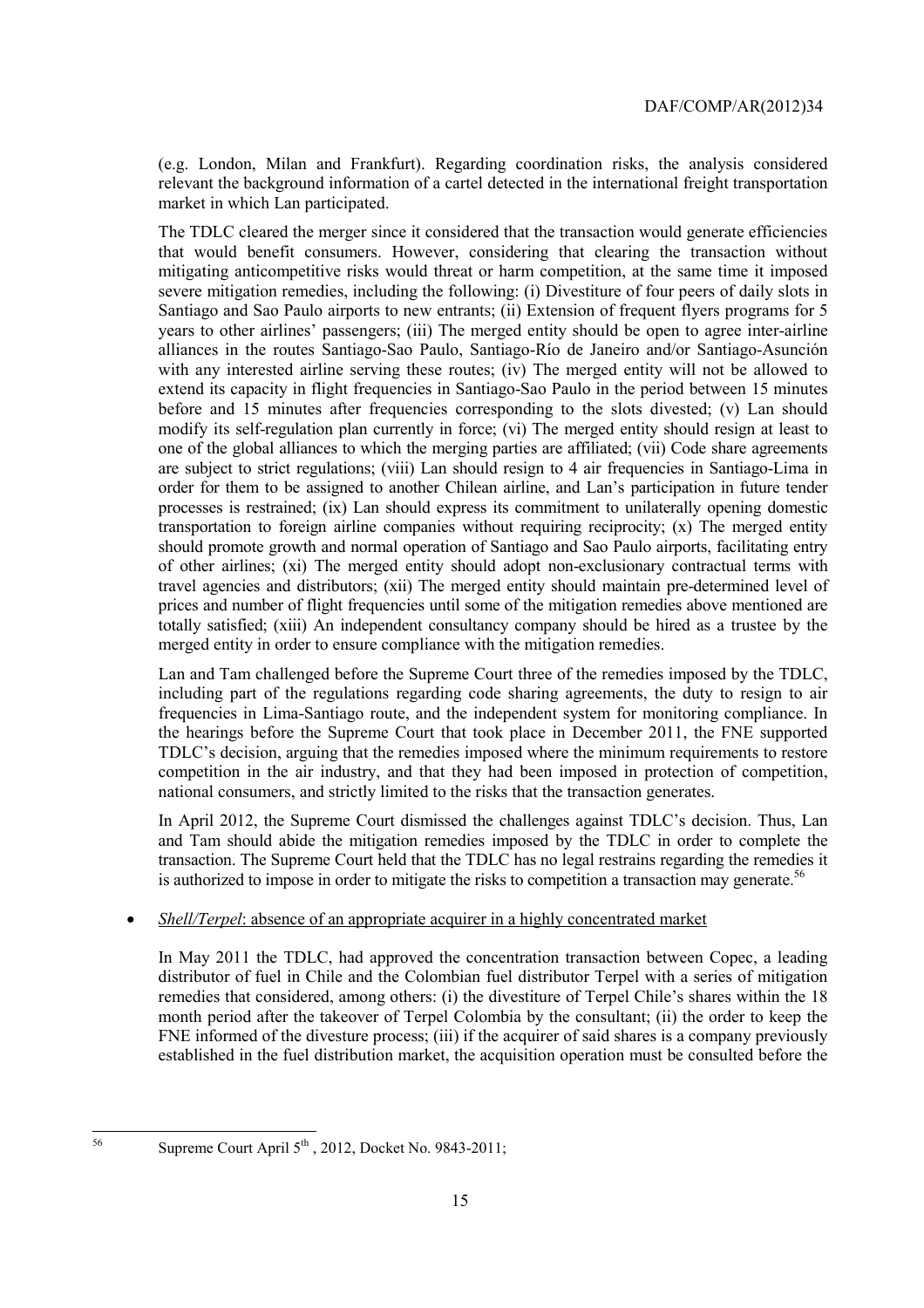TDLC; (iv) Chinese wall mechanisms in the companies' corporate governance in order to avoid influences in their management that could incite anti-competitive effects.<sup>57</sup>

In November 2011, on the basis of the remedy indicated in (iii) paragraph above, Terpel Chile and Quiñenco –who operates in the market by the brand Enex/Shell, submitted a consultation before the TDLC.<sup>58</sup>

The TDLC held that the acquisition of Terpel Chile assets by Shell would contravene the competition normative.<sup>59</sup> The  $\frac{1}{4}$  to 3 transaction would involve the existence of concrete risks – price rises because the decrease in competition intensity and coordinated conducts- associated with high concentration and other qualitative characteristics of this market, as the homogeneity of the product, the easiness in reciprocal monitoring and the inelasticity of consumers´ demand. It is worthy to indicate that Enex/Shell and Copec already shares storage and transport infrastructure in the country. The TDLC indicated that a highly concentrated fuel distribution industry have an impact in the retail segment, where barriers to entry and to competitors expansion exist.

The TDLC held that, on the one hand, the risks were not compensated by any of the efficiencies indicated by the consultants. On the other hand, there were no mitigation remedies proven effective to restore competition. Hence the proposed transaction was blocked. Two judge members of the TDLC dissented and defended that the efficiencies were sufficiently verifiable and thus that the transaction should be cleared. The final decision on this case is still pending before the Supreme Court.

• *Cine Hoyts*: challenging a closed merger for the first time

In June 2012, the FNE filed a complaint before the TDLC to challenge the acquisition by the third largest cinema chain Chile Films of the Hoyts cinema chain, which was the second player in the market.<sup>60</sup>. With the deal, Chile Films has become the leading player in the market.

This is a landmark case in Chile´s competition law, since it is the first time that the FNE files a complaint to challenge a closed merger, after a 6 months investigation.

In its complaint, the FNE concluded that the relevant product market involved in the challenged merger was the exhibition of first-run commercial movies in multiplex movie theaters. The FNE identified that merging parties were direct competitors in several areas, a circumstance that raised significant unilateral risks. The FNE concluded that the merger produced anticompetitive concerns in 3 zones of the capital Santiago and in the whole city of Valparaiso.

The FNE requested the TDLC to issue a divestiture order concerning the 3 areas (2 in the capital Santiago and 1 in Valparaiso) in which the merger produced the most serious anticompetitive concerns. In addition, it requested the TDLC to impose fines of a total of USD\$ 2 m. against the buyers, due to their dominant position in the market and the fact that they knew and foresaw that the merger would create actual or potential anticompetitive effects. The buyers decided not to voluntarily ask for TDLC´s clearance in advance of closing thus assuming the risk that their merger might be challenged in an adversarial procedure. The proceeding is ongoing before the TDLC.

<sup>57</sup> 57 TDLC´s Decision No. 34/2011 is available at: http://www.tdlc.cl/DocumentosMultiples/Resolucion\_34\_2011.pdf

<sup>&</sup>lt;sup>58</sup> The consultation is available at: http://www.fne.gob.cl/wp-content/uploads/2011/12/inf\_tdlc\_010\_2011.pdf

<sup>59</sup> TDLC´s Decision No. 39/12 is available at: http://www.tdlc.cl/DocumentosMultiples/Resolucion\_39\_2012.pdf

<sup>60</sup> FNE's complaint available at: http://www.fne.gob.cl/wp-content/uploads/2012/06/requ\_01\_2012.pdf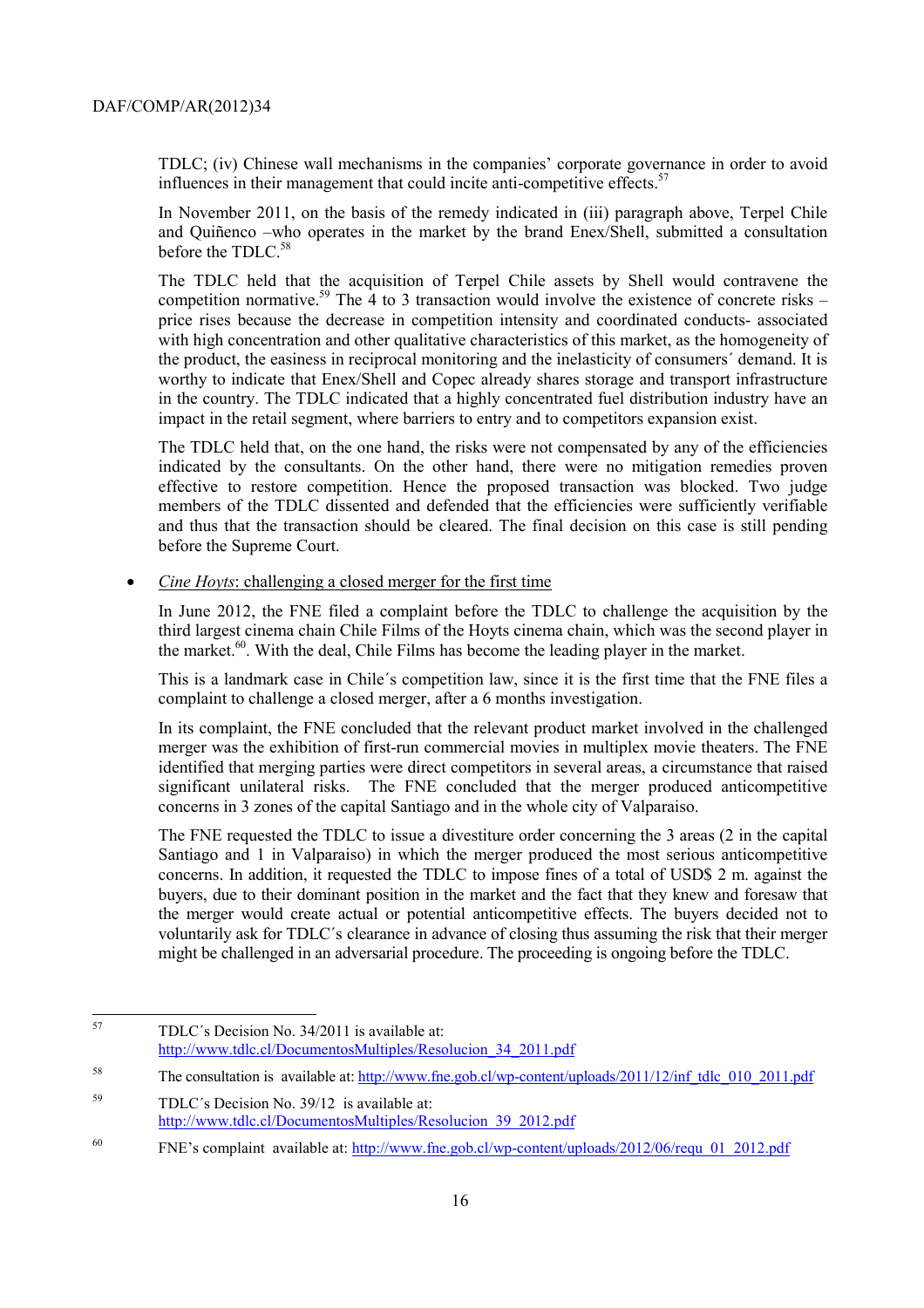## • *Malone's infringement to VTR/Metropolis:* ensuring compliance with merger remedies

The FNE had filed in 2008 a complaint before the TDLC against the American citizen John C. Malone based in his infringement against TDLC's Decision No. 1/2004<sup>61</sup> regarding the review of the merger between Metropolis and VTR paid TV companies. The FNE claimed that the defendant had violated a remedy aimed at safeguarding competition in the market by forbidding the controller of the merged entity (nowadays VTR Globalcom S.A.) from directly or indirectly participate in the ownership of satellite television operators. The defendant had infringed this prohibition due to its shareholding acquisition in the parent company, DirecTV.

Nearly two years later, the FNE was able to serve the complaint in the U.S. through a formal request to the U.S. Ministry of Foreign Affairs.

In December 2011, the TDLC upheld the FNE´s complaint and issued a condemnatory ruling against the defendant, confirming his violation of the judicial prohibition of participating in the ownership of satellite television operators $^{62}$ , and ordered John C. Malone to cease in any participation in the ownership of DirecTV in a period of six months. Besides, it applied a fine of 4.000 UTA (aprox. USD\$ 4 m). The final decision on this case is still pending before the Supreme Court. This case proves commitment of competition authorities with compliance with their merger decisions even in cases where infringements, having consequences in Chilean markets, have been executed abroad.

#### **3. The role of competition authorities in originating and implementing other policies (e.g. regulatory reform, business and industrial policies, etc.)**

39. Competition authorities in Chile conduct activities to advocate competition, in the strict sense, through three approaches: the FNE can persuade in favor of regulatory reform directly before the regulator; the FNE can, indirectly through its complaints or reports, request the TDLC measures such as recommendations to regulators or propose regulatory modifications; lastly, the TDLC can formulate recommendations or propose regulatory reforms.

40. During the period covered by this report, the FNE developed, among others, the following advocacy activities directly before regulators for various purposes. For the Office of the Undersecretary of Telecommunications, (*Subsecretaría de Telecomunicaciones*) the FNE reviewed tender conditions for 4G radio spectrum. For the electricity and fuels regulator (*Superintendencia de Electricidad y Combustibles*) the FNE proposed a system for introducing competition with respect to gas deposits owned by gas companies and, in other matter, issued a report regarding items exempted of charges. For the energy regulator (*Comisión Nacional de Energía*) the FNE proposed to introduce a delay in an implemented on-line system of automatic report of prices in gas stations. Unilateral opening of domestic air transport was also discussed with the air transport regulator. The FNE also conducted an analysis regarding the competitive assignment by public port companies of docking stations to private concessionaires in Valparaíso.

41. During the period covered by this report, through presentations made to the TDLC, the FNE made proposals in several topics.

<sup>61</sup> TDLC's Decision No. 1 is available at: http://www.tdlc.cl/Portal.Base/Web/VerContenido.aspx?ID=915&GUID

 $^{62}$  TDLC, Ruling No.117 is available at: http://www.tdlc.cl/DocumentosMultiples/Sentencia 117 2011.pdf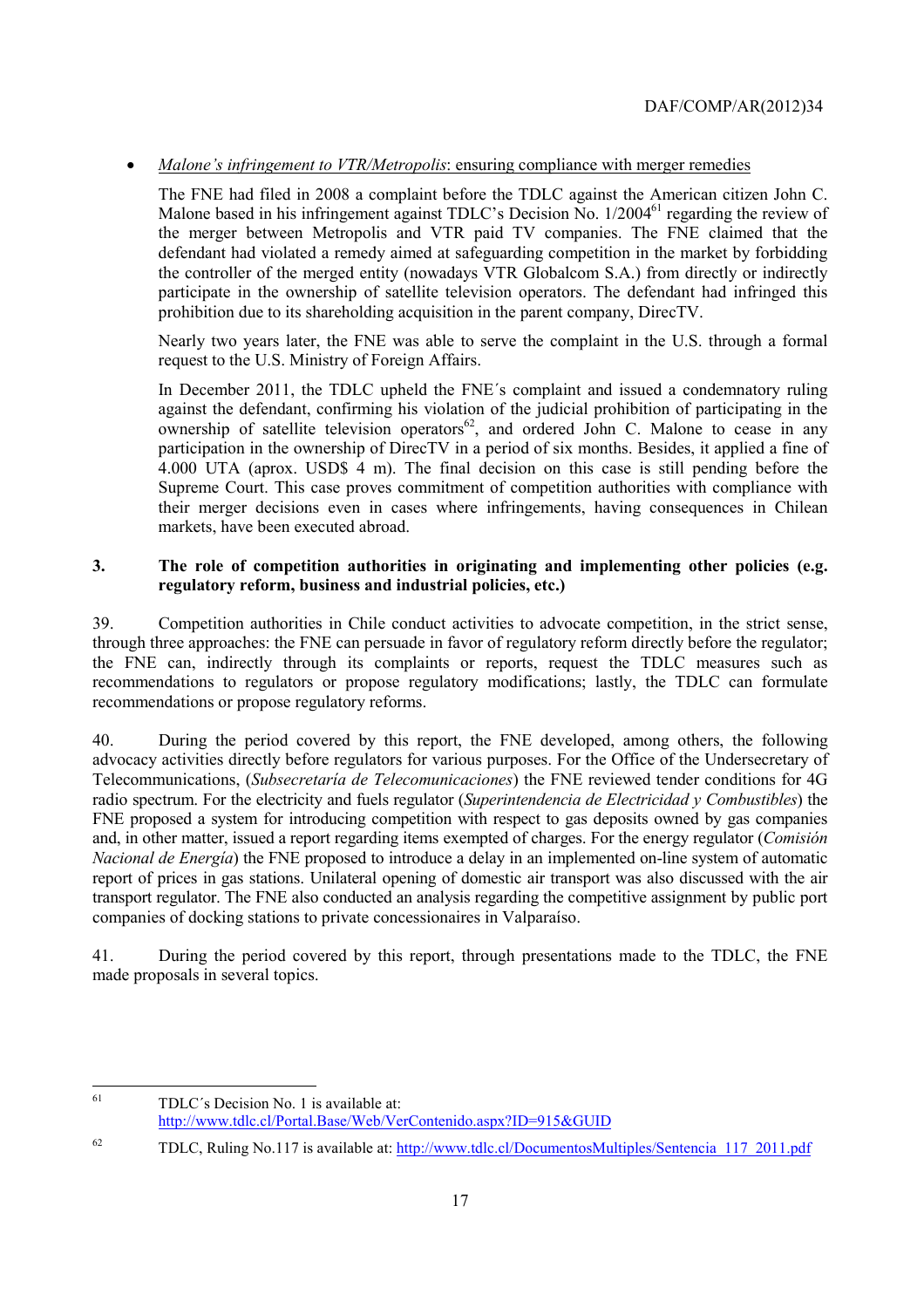42. One of the FNE's requests aimed at obtaining from the TDLC a formal recommendation of modifying the merchant marine normative, which exempts shipping conferences from competition law application.63 The proceeding is ongoing before the TDLC.

43. Another FNE's submission regards to the electricity market. After a market investigation the FNE identified several services accessory to electricity distribution and not subject to price regulation that were priced excessively. In its submission to the TDLC, the FNE requested several measures to guarantee the efficiency in this market, including the extension of the price regulation in distribution market, increasing the publicity related to competition conditions regarding non-regulated clients and improving transparency regarding the fixed costs which have an important impact on the final price of the product. $\delta^2$ The proceeding is ongoing before the TDLC.

44. The TDLC, during the period covered by this report, did not formulate any proposals in regulatory reform.

#### **4. Budget and resources of competition authorities**

#### *4.1 The FNE*

45. Overall resources (current numbers and changes over the previous year):

#### **Annual budget**

| Year | Chilean pesos   | Approx. USD             |
|------|-----------------|-------------------------|
| 2010 | \$3,940,884,000 | $\approx$ USD 7,858,976 |
| 2011 | \$3,988,427,000 | $\approx$ USD 8,400,579 |
| 2012 | \$4,220,158,000 | $\approx$ USD 8,941,012 |

#### **No. of Employees**

| 201 | 3010<br> |
|-----|----------|
|     |          |

#### **Employees per category**

| <b>Staff</b>        | 2010 | 2011 | 2009 |
|---------------------|------|------|------|
| Economists          |      | 10.  | 18   |
| Lawyers             | 26   | ر د  | 40   |
| Other professionals | 23   | 26   | 20   |
| Support staff       | 18   |      |      |
| All staff combined  | 87   | 89   |      |

#### **Applied Human resources per area of work**

|                                                                            | 2010 | 2011 |
|----------------------------------------------------------------------------|------|------|
| Enforcement against anti-competitive practices (cartel – dominance abuses) |      | 66   |
| Merger review and enforcement                                              |      | 10   |
| Advocacy efforts                                                           |      |      |

63 63 FNE submission, available at: http://www.fne.gob.cl/wp-content/uploads/2012/05/cons\_002\_2012.pdf

64 FNE, report. Available at: http://www.fne.gob.cl/wp-content/uploads/2011/10/CONSULTA-NC-004- 2011.pdf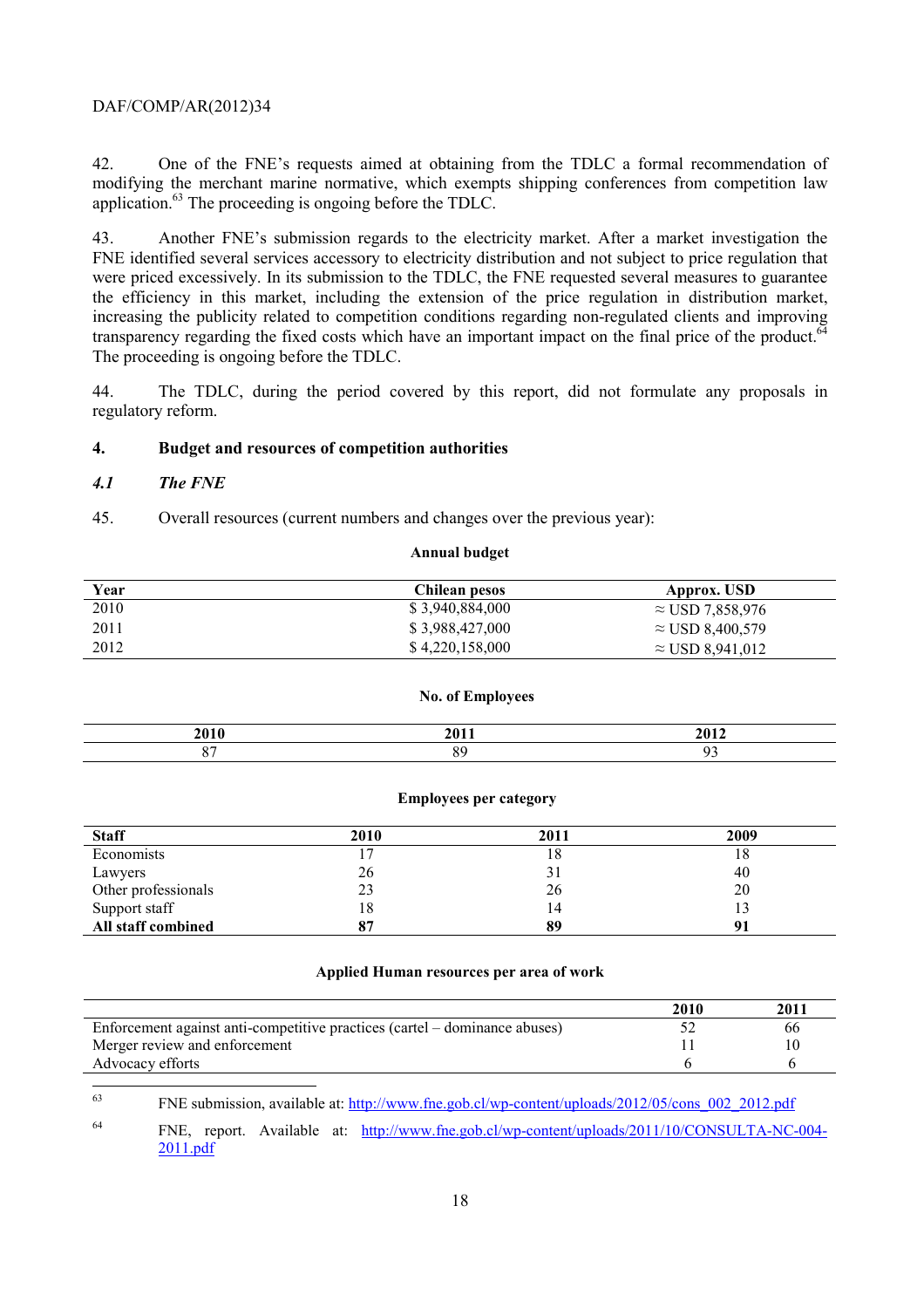## *4.2 The TDLC*

#### 46. Resources overall (current numbers and changes over the previous year):

#### **Annual budget**

| Year | Chilean pesos   | Approx. USD             |
|------|-----------------|-------------------------|
| 2010 | \$1,009,641,000 | $\approx$ USD 1,992,400 |
| 2011 | \$1,016,627,000 | $\approx$ USD 2,141,259 |
| 2012 | \$1,117,052,000 | $\approx$ USD 2,151,487 |

#### **No. of Employees (including staff members and judges)**

| _____ | <b>AA1</b> |  |
|-------|------------|--|
|       |            |  |

#### **Employees per category**

| <b>Staff</b>             | 2010 | 2011 | 2009 |
|--------------------------|------|------|------|
| Economists               |      |      |      |
|                          |      |      |      |
| Lawyers<br>Support staff |      |      |      |
| All staff combined       | 10.  |      | 18   |

#### **5. Summaries or references to new reports and studies in matters of competition policy**

47. In 2011 the book "Libre Competencia y Regulación: Estudio de Casos", authored by Felipe Morandé and Juan Esteban Doña was launched. The book contains the analysis of seven competition and regulation cases that took place between the years 2003 and 2007.<sup>65</sup>

48. In October 2011 the FNE celebrated a new version of its annual conference "*Día de la Competencia*" that had taken place since 2003. Foreign panelists for this conference included scholars John Harrington, Patrick Rey, Daniel Sokol and the Chief Economist of the Competition Commission of South Africa, Simon Roberts. Panelist also included representatives of the FNE. The conference covered topics in Cartels, Abuses of Dominance and Vertical Restraints, amongst others.<sup>66</sup>

49. As to the 2012 book "The Global Limits of Competition Law", Daniel Sokol and Ioannis Lianos (eds.) it is worth mentioning a chapter written by Santiago Montt and Javier Tapia, researchers of *Centro de Regulación y Competencia de la Facultad de Derecho de la Universidad de Chile,* concerning judicial review and competition authorities, with a particular analysis of the Chilean system which differs significantly from other competition systems.<sup>67</sup>

<sup>65</sup> A brief presentation of the book is available at: http://www.antartica.cl/antartica/servlet/LibroServlet?action=fichaLibro&id\_libro=119097

<sup>66</sup> A summary of this activity is available at: http://www.fne.gob.cl/2011/11/03/dia-de-la-competencia-2011-3/

<sup>67</sup> A brief presentation of the book is available at: http://lawprofessors.typepad.com/antitrustprof\_blog/2012/06/the-global-limits-of-competition-lawstanford-university-press.html